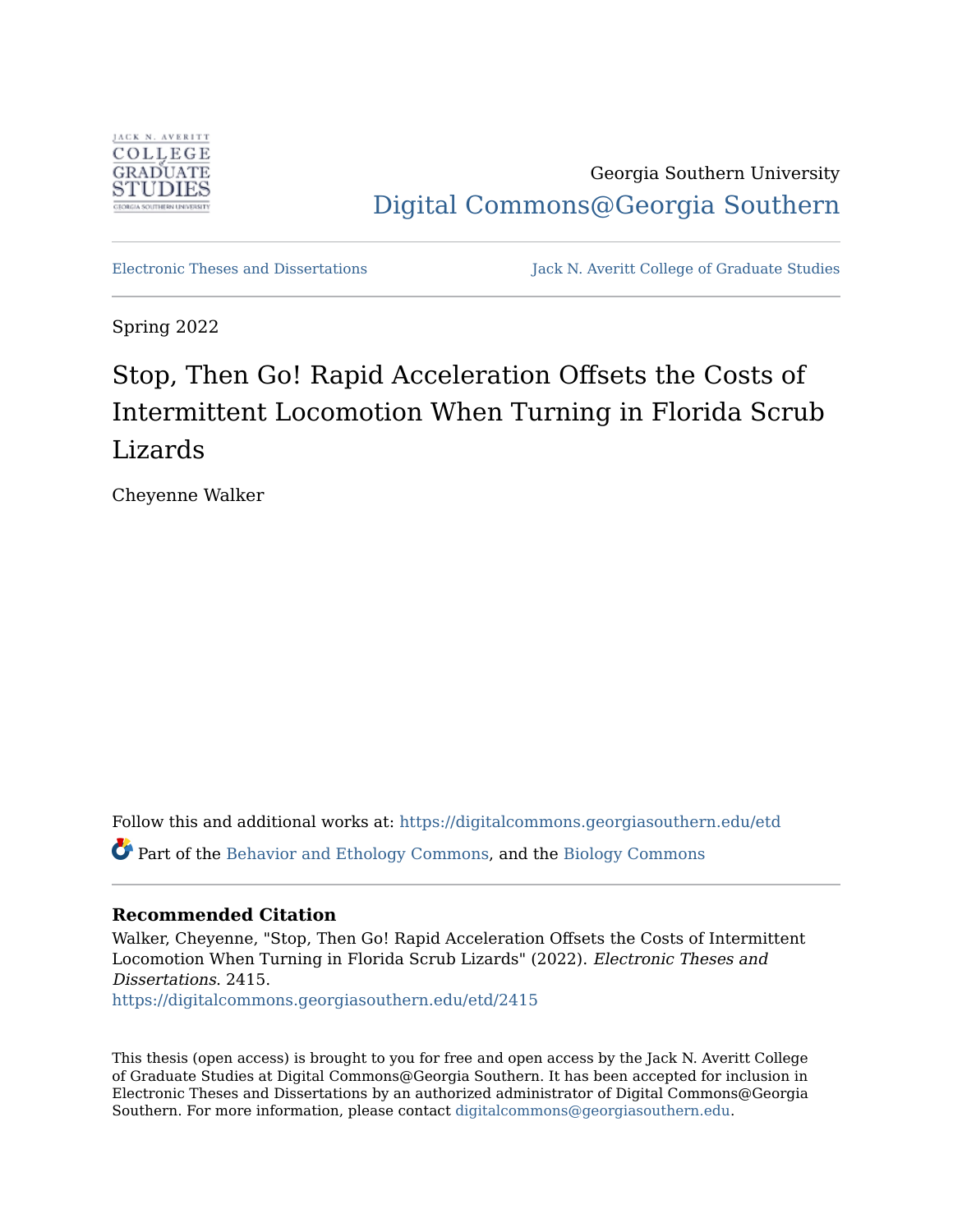# STOP, THEN GO! RAPID ACCELERATION OFFSETS THE COSTS OF INTERMITTENT LOCOMOTION WHEN TURNING IN FLORIDA SCRUB LIZARDS

by

#### CHEYENNE WALKER

(Under the Direction of Lance McBrayer)

## ABSTRACT

Intermittent locomotion is a commonly used escape strategy with a wide array of potential benefits. Pausing may aid in locating a predator, crypsis, lowering energy costs, and maneuvering around obstacles. Navigating a turning may also benefit from intermittent locomotion by allowing an animal time to assess its surroundings; therefore, decreasing the chances of stumbling. Florida scrub lizards live in environments with a variety of obstacles and typically must turn around an obstacle when pursued. The goal of this study is to quantify the locomotor behavior and performance by lizards while navigating a 45° or 90° turn. Lizards were run along both a 45° and 90° racetrack. The number of trials with pauses and pause placement was collected as well as the mean speed before, in, and after a turn. I predicted that scrub lizards would utilize intermittent locomotion over continuous locomotion when turning. The results show that the linear speed entering the turn and exiting the turn are not significantly different. This finding indicates that acceleration, not speed is crucial in escaping when presented with a turn and therefore offsets the cost of intermittent locomotion on speed.

INDEX WORDS: Intermittent locomotion, Lizard, Turning, Speed, Acceleration, Escape strategies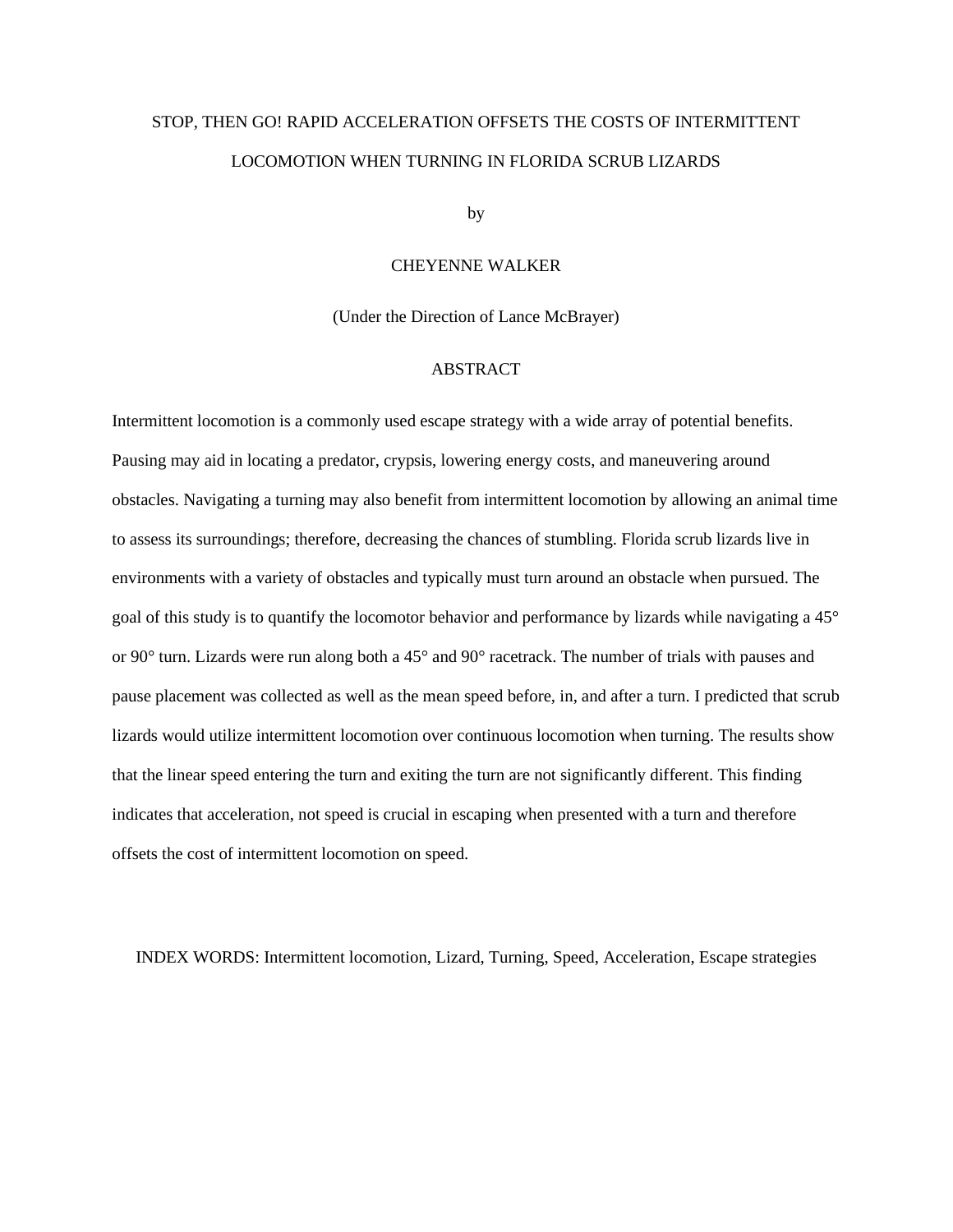# STOP, THEN GO! RAPID ACCELERATION OFFSETS THE COSTS OF INTERMITTENT LOCOMOTION WHEN TURNING IN FLORIDA SCRUB LIZARDS

by

### CHEYENNE WALKER

B.S., Austin Peay State University, 2018

A Thesis Submitted to the Graduate Faculty of Georgia Southern University in Partial Fulfillment of the

Requirements of the Degree

MASTER OF SCIENCE

## COLLEGE OF SCIENCE AND MATHEMATICS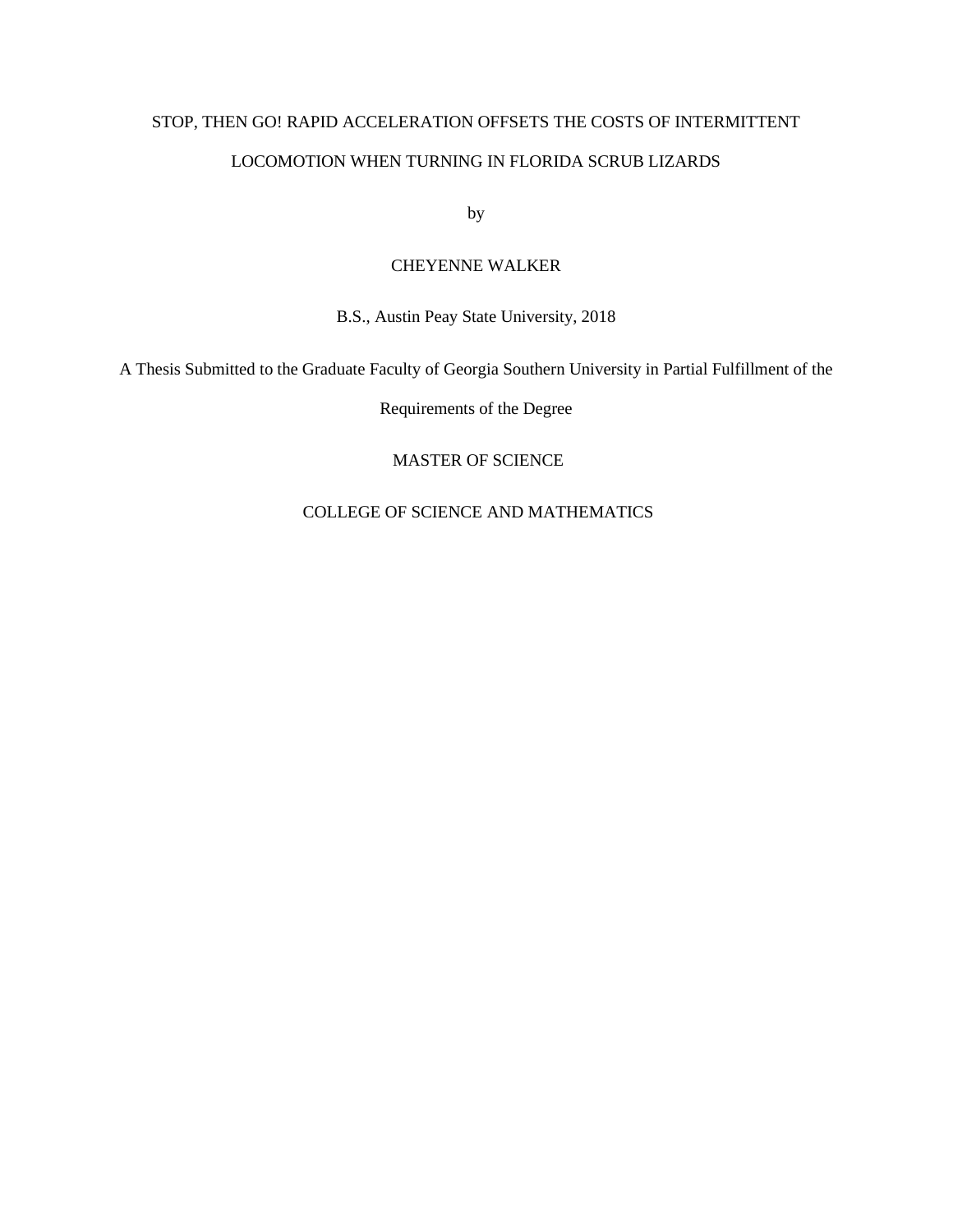## ©2022

## CHEYENNE WALKER

All Rights Reserved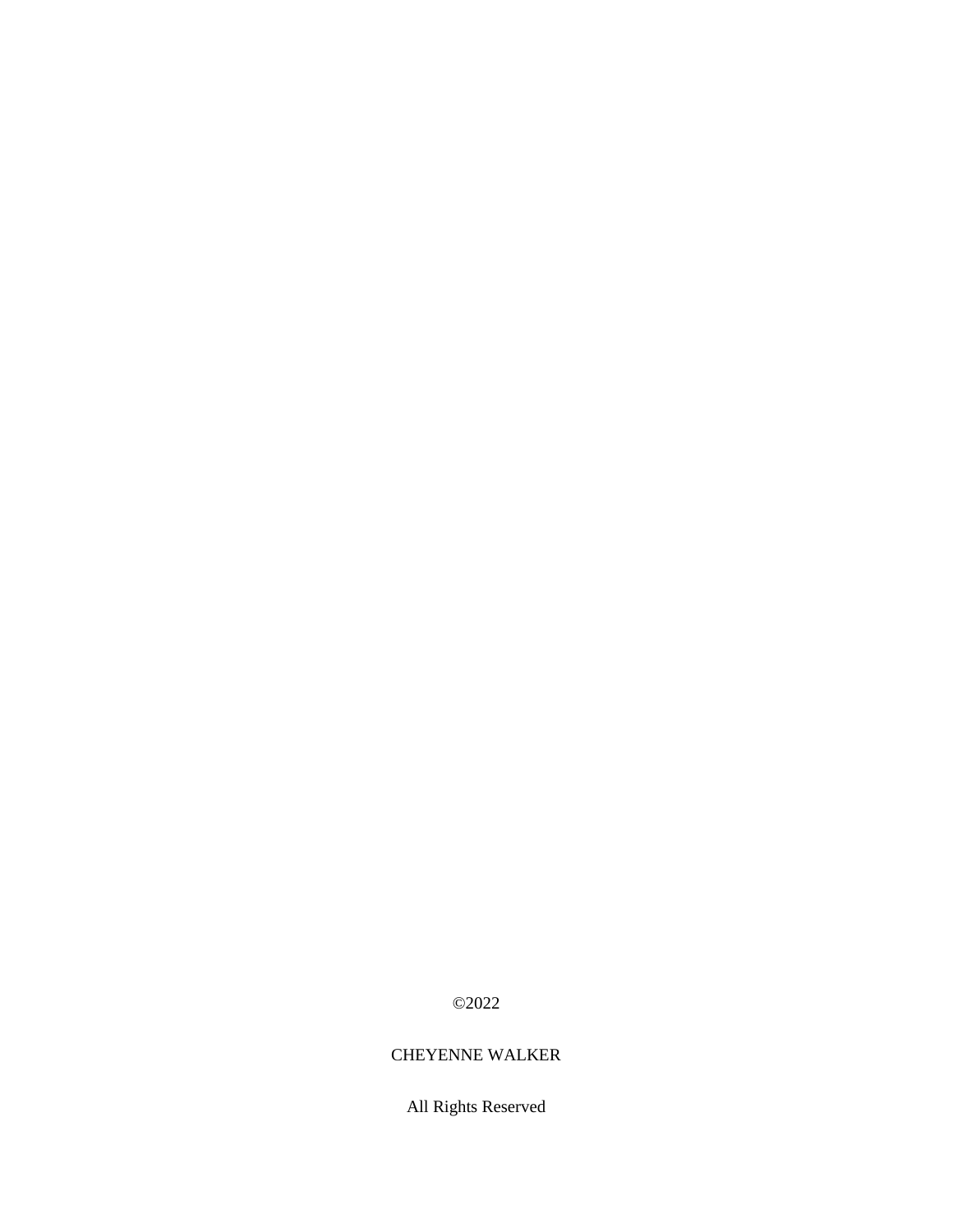# STOP, THEN GO! RAPID ACCELERATION OFFSETS THE COSTS OF INTERMITTENT

## LOCOMOTION WHEN TURNING IN FLORIDA SCRUB LIZARDS

by

### CHEYENNE WALKER

Major Professor: Lance McBrayer

Committee: Michelle Cawthorn

Ray Chandler

Electronic Version Approved:

May 2022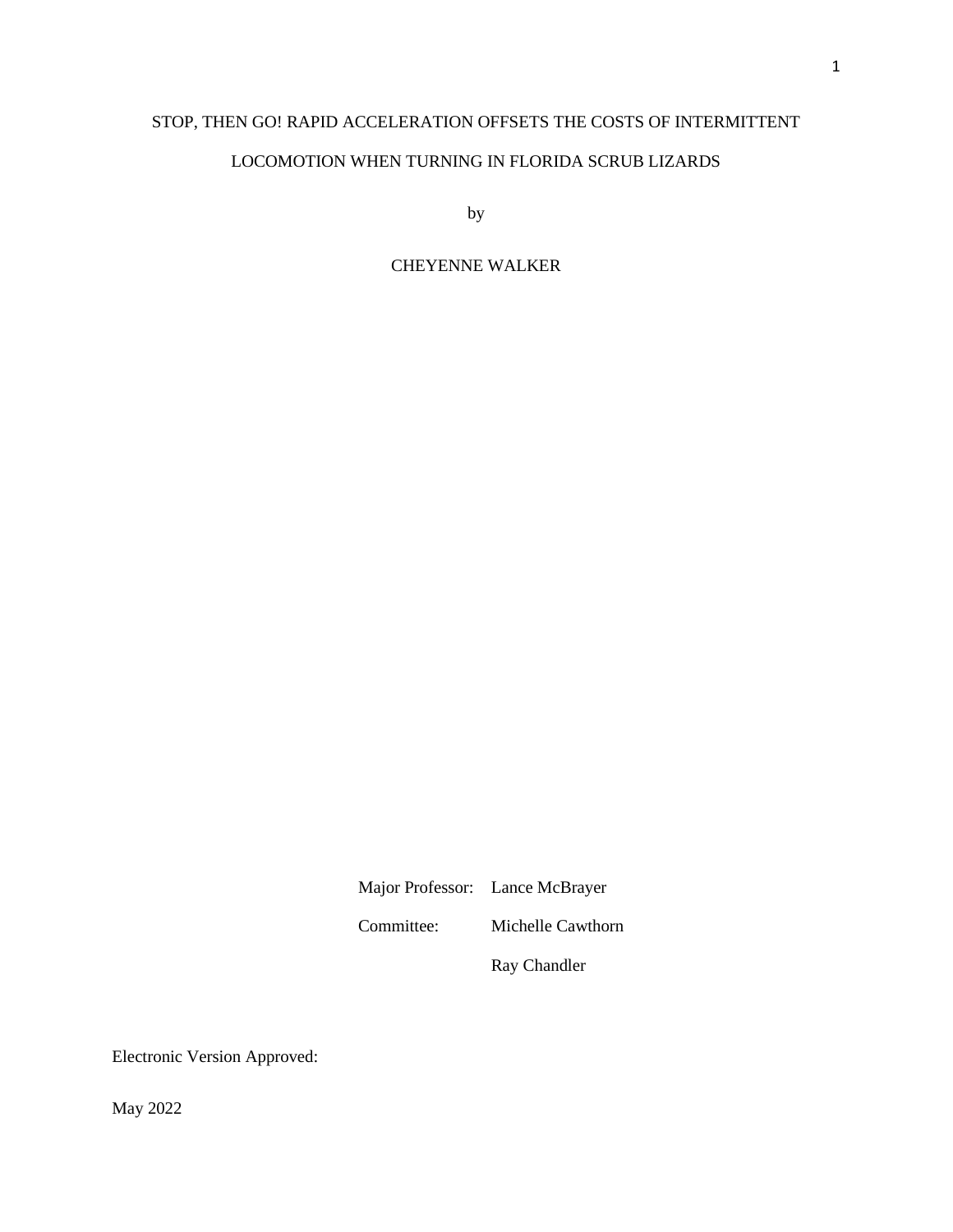#### ACKNOWLEDGMENTS

This accomplishment could not have been possible without the help of Georgia Southern University Biology Department. I want to thank my advisor, Dr. Lance McBrayer for his help developing my project, his input on each step of my thesis, and his support through the ups and downs of graduate school; and my committee Dr. Ray Chandler and Dr. Michelle Cawthorn for their reviews and edits on both my proposal and my completed document; and the Squamate squad—Sidney, David, Katie, and Mike—for helping me collect lizards and making my time in the field memorable. I want to also thank my family, friends, and fellow graduate students, specifically Anthony Sample and Juan Jeronimo, who offered their support and comfort over the last several years.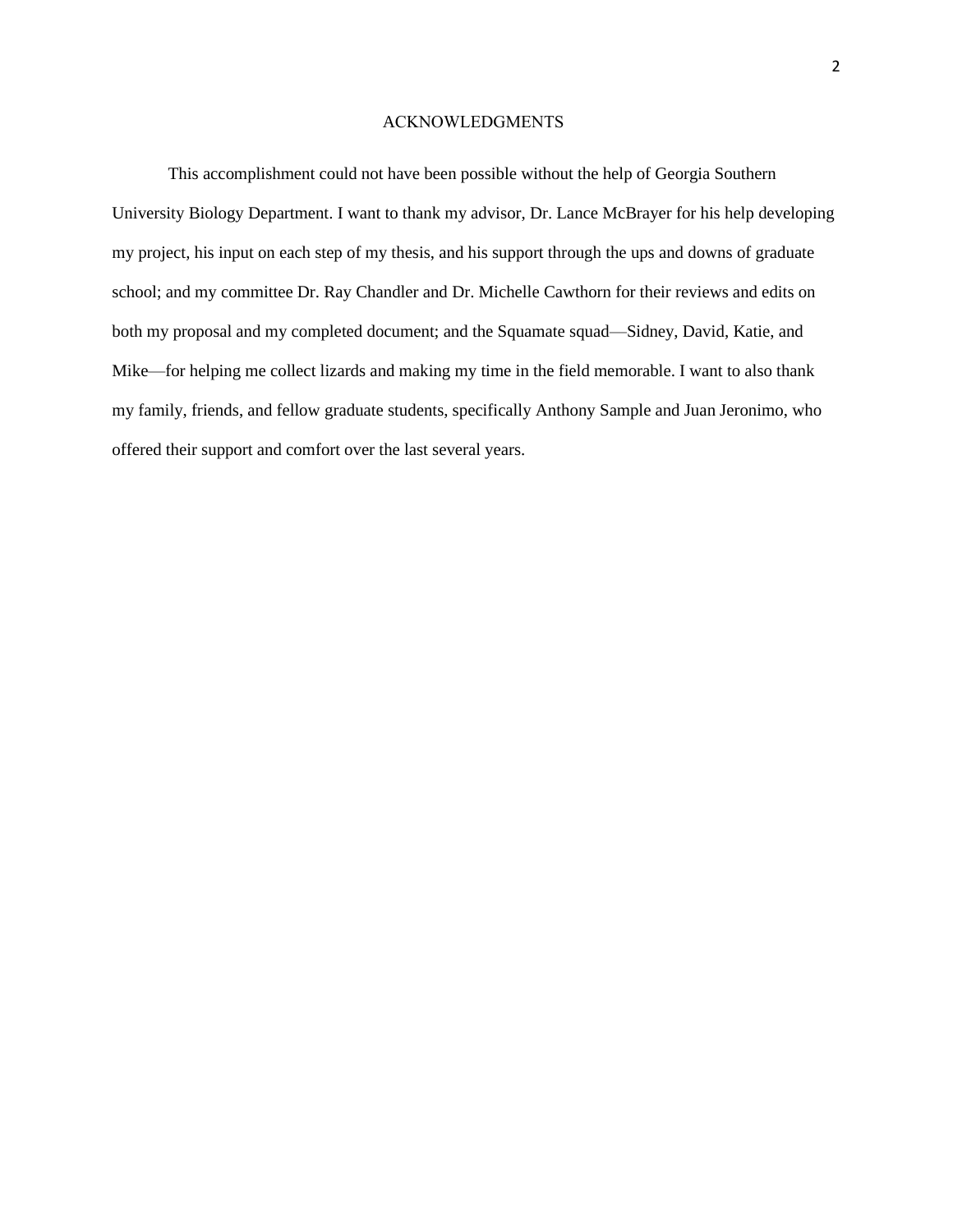| The effect of a pause before the turn $(0.9)$ and in the turn $(0.9-1.1)$ on the speed after the turn |
|-------------------------------------------------------------------------------------------------------|
|                                                                                                       |
|                                                                                                       |
|                                                                                                       |
|                                                                                                       |
|                                                                                                       |

## TABLE OF CONTENTS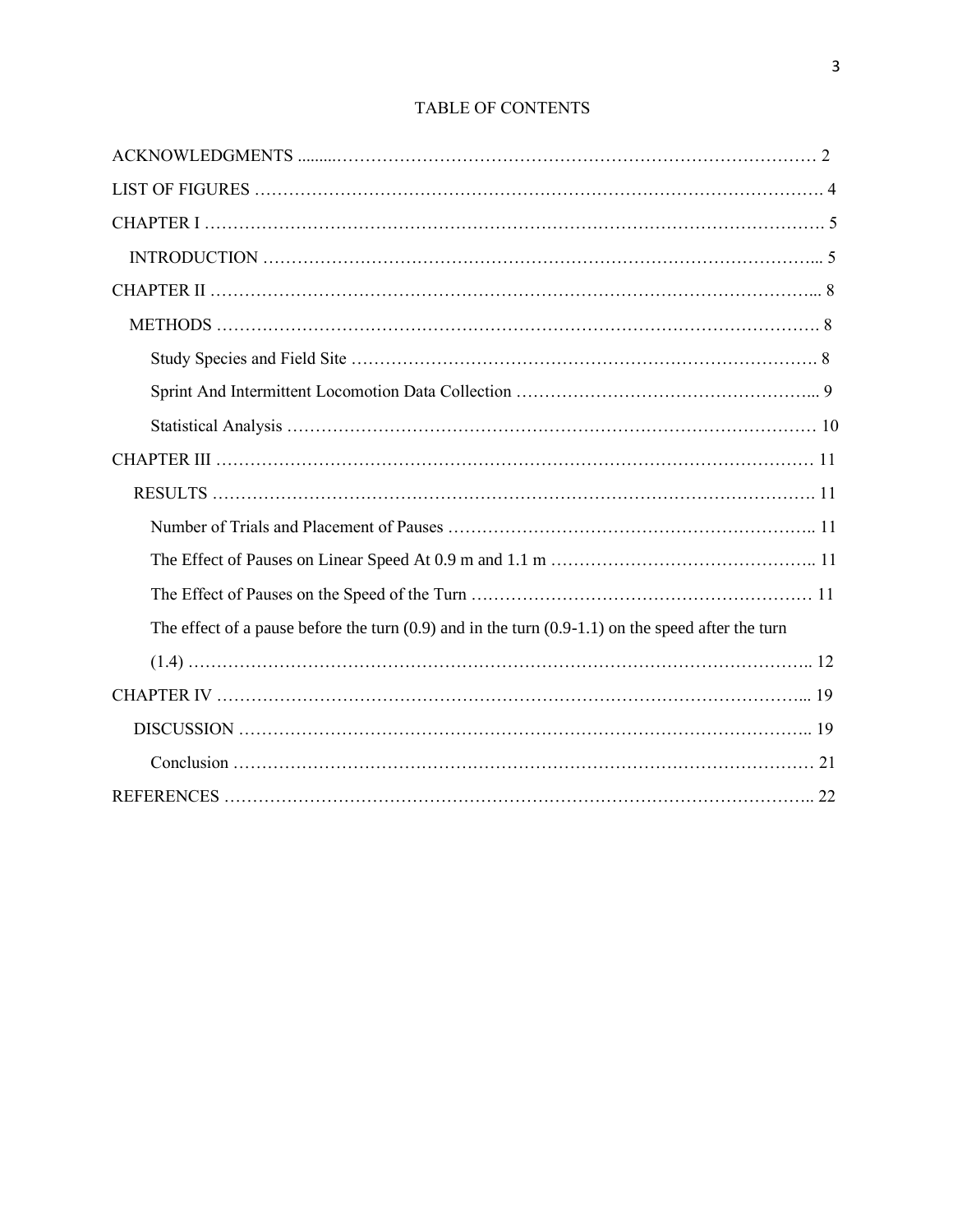## LIST OF FIGURES

## Page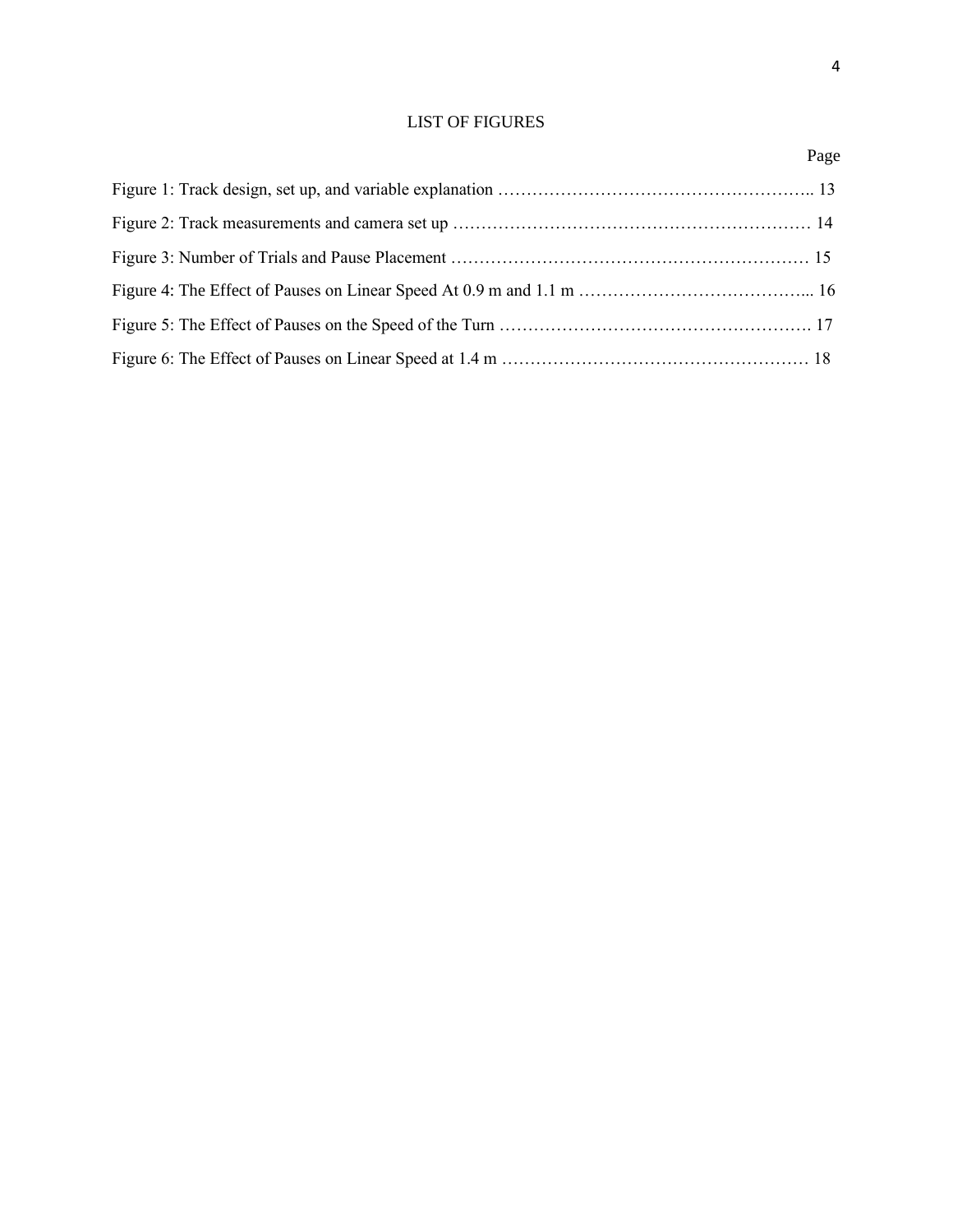#### CHAPTER I

#### INTRODUCTION

Animals use a mixture of behavioral and morphological characteristics to either avoid an interaction with a predator, evade a predator, or escape a predator once captured (Walker et al. 2005; Schall and Pianka 1980). They must avoid predation in a variety of habitats ranging from flat terrain with little or no vegetation to complex multidimensional habitats filled with vegetation or other structures that animals must negotiate. In open habitats or habitats with large areas of bare ground, reaching the maximum sprint speed is an effective escape strategy since there are fewer obstacles to maneuver around (Wynn et al. 2015). However, in habitats that have higher numbers of obstacles, such as vegetation and uneven terrain, sprinting at maximum speed can lead to stumbling, and thus in natural situations, most animals rarely reach their maximum speeds (Wynn et al. 2015). Consequently, quantification of high speed sprinting alone as a measure of predator evasion may oversimplify the entire predator-prey dynamic (Clemente and Wilson 2016). While it is true that many studies have shown that faster running animals are more likely to escape predation, the probability of escaping is also dependent on an animal's ability to outmaneuver its predators (Clemente and Wilson 2016).

The presence of obstacles, such as vegetation, woody debris, or rocks, requires turning, enhanced maneuverability, or alternative locomotor behavior (Wynn et al. 2015; Brownsmith 1977). Animals may choose to alter their posture (bipedal running), make a series of turns, or use intermittent locomotion (McElroy and McBrayer 2021). Intermittent locomotion (also referred to as stop-go running, pause-travel locomotion, and saltatory search) is defined as stopping for extended periods of time (usually only a few seconds) during bouts of running (Kramer and McLaughlin 2001). This type of locomotion has been documented in many animals from various fishes and birds to terrestrial and arboreal mammals and reptiles. Several studies have quantified the benefits of intermittent locomotion. For example, Amo et al. (2005), McAdam and Kramer (1998), and Stojan-Dolar and Heymann (2010) each showed that intermittent locomotion was useful in enhancing vigilance.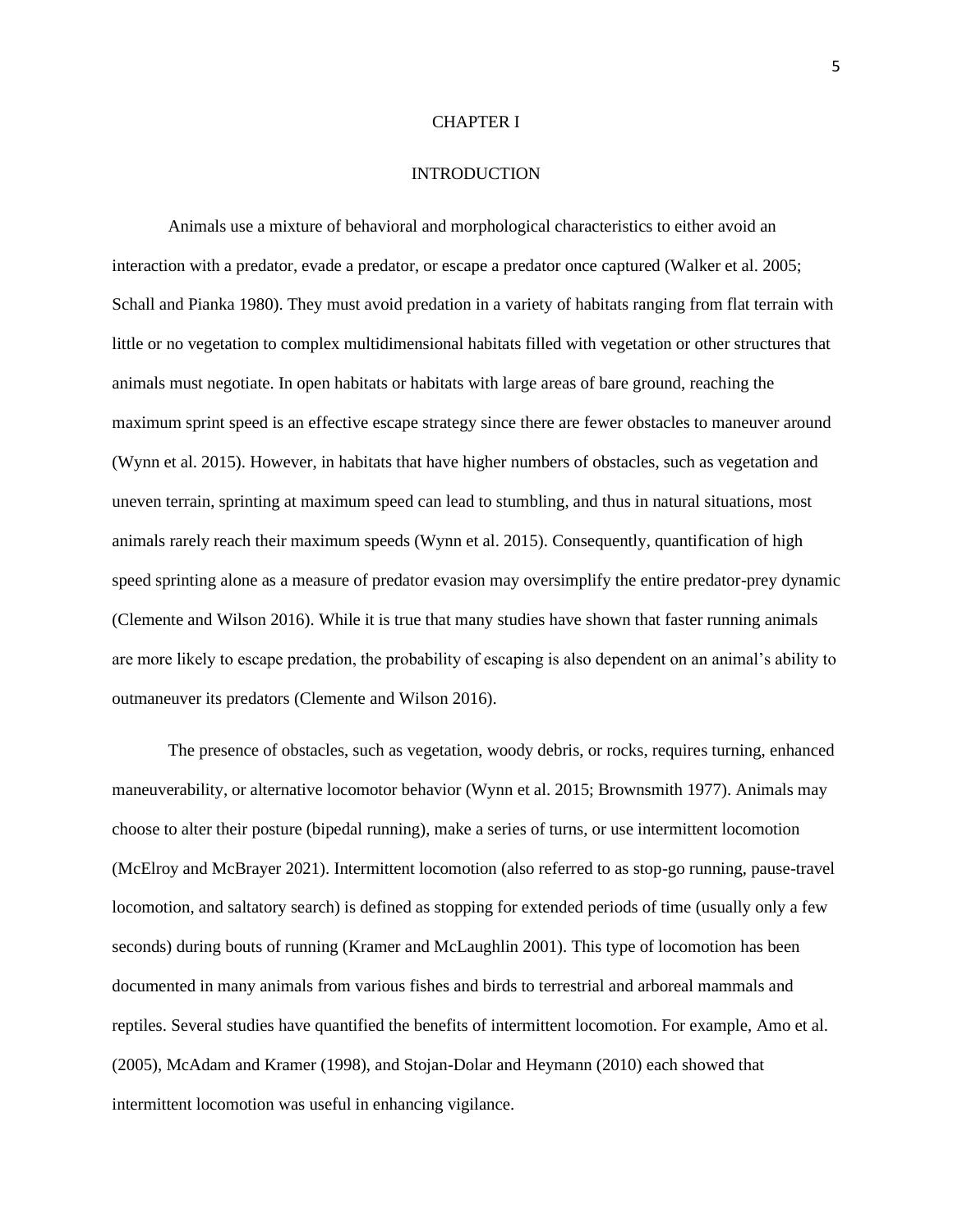Vigilance may contribute to the use of intermittent locomotion. Intermittent locomotion aids in locating predators by sight and/or sound, avoiding obstacles, identifying refuge, and planning escape routes (Kramer and McLaughlin 2001; Trouilloud et al. 2004). While being pursued by a predator, an animal may stop briefly to locate the predator's current location by looking and/or listening. By pausing, noise created by movement is reduced, allowing the animal to hear its pursuer (McAdam and Kramer 1998; Vasquez et al. 2002). Pausing also alleviates motion blur, or the obstruction of sight cause by rapid movement (Land 1999; Carpenter 1988; Desimone and Duncan 1995). Pausing allows the animal to momentarily stabilize their field of view (Avery 1993; Probst et al. 1986). Brief visual stabilization may aid in locating the predator and may also give the prey a moment to identify nearby refuges and/or to decide on alternate escape routes (Stojan-Dolar and Heymann 2010; McElroy and McBrayer 2021; Zamora-Camacho 2020). Intermittent locomotion may also aid in crypsis and cause the animal to "disappear" in plain sight (Martel and Dill 1995; Kramer and McLaughlin 2001). Deciding to become cryptic mid pursuit may confuse the predator and cause the predator to lose sight of the prey (Herzog and Burghardt 1974). Because many animals use movement to locate potential food items, intermittent locomotion may enhance crypsis and thereby increase the chances of a successful escape (Kramer and McLaughlin 2001).

Intermittent locomotion may also be beneficial by reducing energy costs (Weinstein and Full 1999; Weinstein and Full 1999). Pausing mid pursuit may allow the animal to improve endurance and allow the animal to run for longer periods of time (Baker Edwards and Gleeson 2001; Gleeson and Hancock 2001). Intermittent locomotion may also allow high-energy phosphates time to replace the fatigue-producing products in the body, such as lactic acid, thereby increasing the ability to continue running (Kramer and McLaughlin; Kemp et al. 2009; Weinstein and Full 1999). However, the fatiguereducing benefits may be dependent on temperature, duration of activity, and pause duration (Weinstein and Full 2000).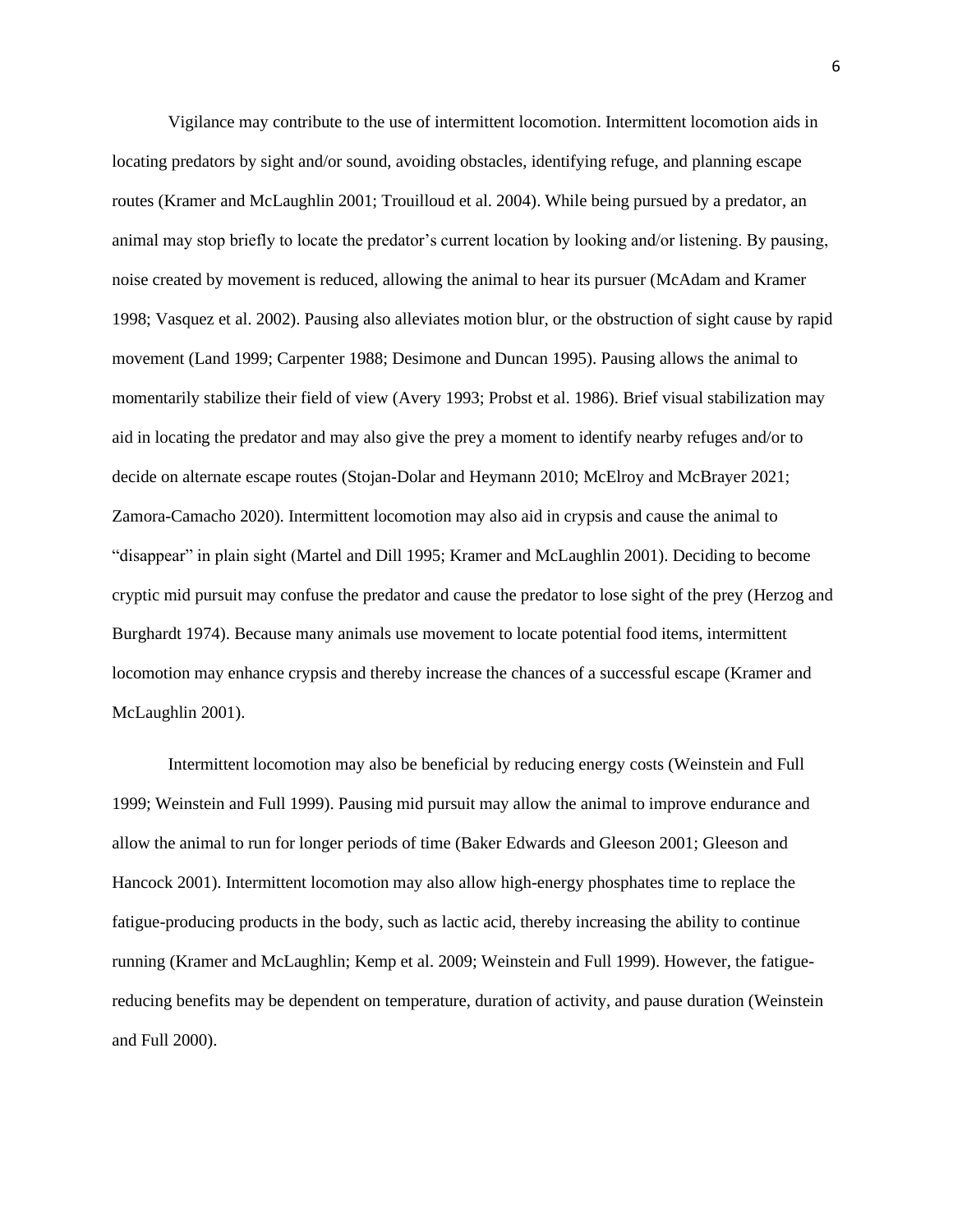Intermittent locomotion may reduce stumbling in animals that need to turn or maneuver (Wynn et al. 2015; Nasir et al. 2017). A mixture of speed and maneuverability may lead to more successful escapes, especially in environments with vegetation and/or uneven topography (Wheatley et al. 2015). Approaching a turn quickly increases the chances of making a mistake or crashing, so pausing before the turn may be beneficial (Wynn et al. 2015; Wheatly et al. 2015) and aid in orientation prior to turning (Higham et al. 2001). While there are numerous studies exploring speed and intermittent locomotion on straight paths (Vasquez et al. 2020; Weinstein and Full 1999; McAdam and Kramer 1998), the use of intermittent locomotion when negotiating a turn is not very well understood. Many studies have documented that animals such as lizards will run at near maximal speed straight to a known refuge (McElroy and McBrayer 2021; Kramer and Bonenfant 1997), yet very little is known about turning locomotion and behavioral tradeoffs when fleeing predators to an unknown, or unseen, refuge. Quantifying how turns affect intermittent locomotion could help broaden our understanding of predator escape behavior and performance tradeoffs in terrestrial vertebrates.

The goal of this study is to quantify the locomotor behavior and performance by lizards while navigating a 45° or 90° turn. Due to their inability to see around the 45° and 90° turns, I predict lizards will choose intermittent locomotion more frequently than continuous locomotion. Therefore, pauses before, in, and after the turn will have a higher number of lizards who paused on the 90° turns than on the 45° turns. I also predict that linear speed just before a turn will be faster than the linear speed just after a turn. That is navigating a turn will come at the cost of reduced speed. Intermittent locomotion at any point is expected to reduce linear speed on both 45° and 90° turns. Finally, linear speed after the turn is expected to decline as lizards begin to slow down or stop near the end of the track.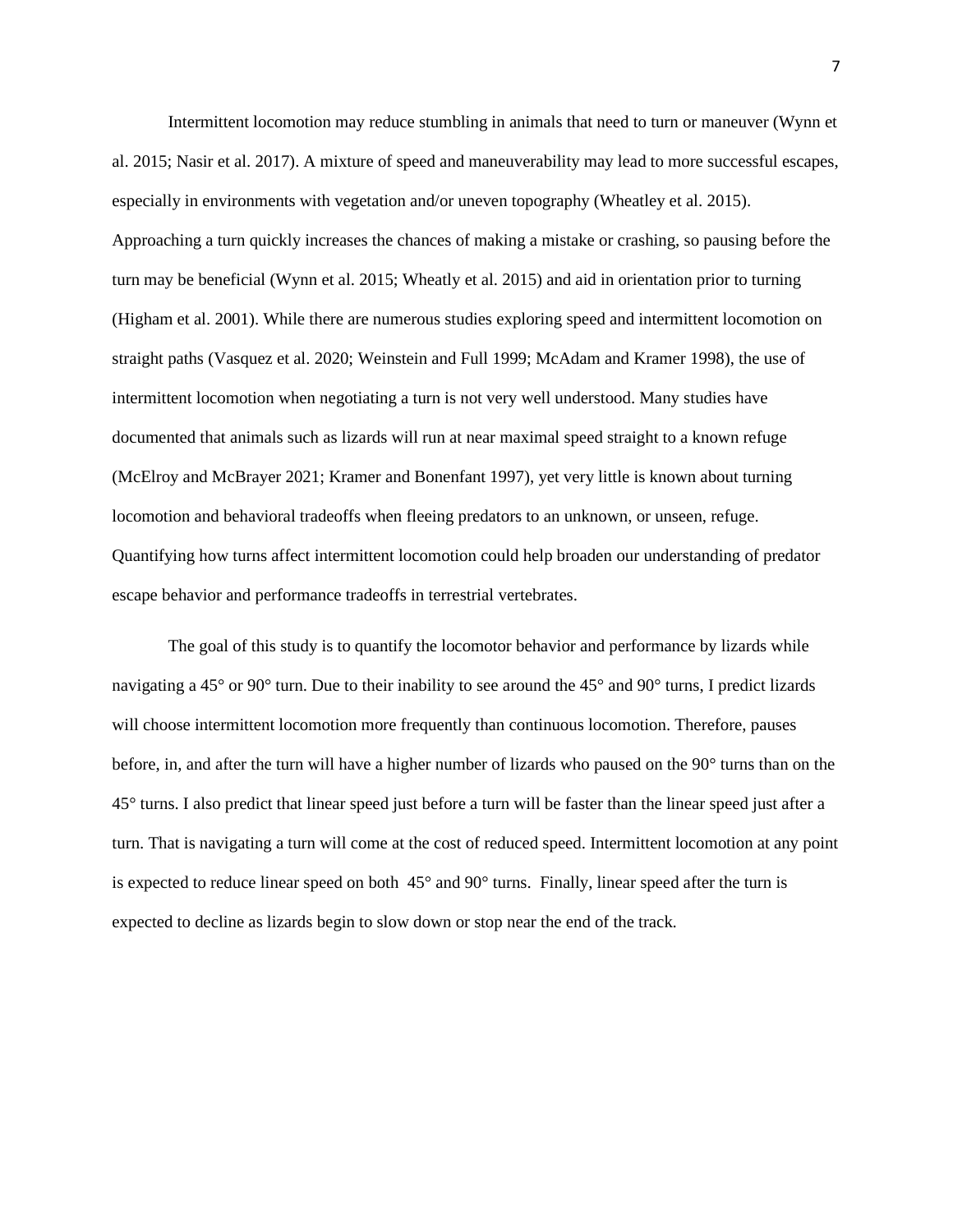#### CHAPTER II

#### METHODS AND MATERIALS

#### *Study Species and Field Site*

*Sceloporus woodi* is a small, diurnal, short-lived lizard endemic to xeric habitats in Florida, USA (Tiebout and Anderson 2001). The species is rare outside of a few protected areas in Florida (Clark et al. 1999; McCoy et al. 2004). Ocala National Forest is a recreation and wildlife area located between the Ocklawaha and St. Johns Rivers in Marion County, Florida (Parker and McBrayer 2016). This 72,000 ha forest cite contains two habitats, longleaf pine sandhills (LLP) which consists of long leaf pines, turkey oaks, and wire grass, and Florida scrub pine (FSC), which consists of sand pines, and a mixed substrate of open sand, leaf litter and shrubby vegetation (Tiebout and Anderson 2001; Jackson 1972, 1973; Kaunert and McBrayer 2015).Within the Ocala National Forest*, S. woodi* is abundant in both LLP and FSC habitats (Parker and McBrayer 2016; Tiebout and Anderson 2001). These habitats have a mixture of vegetation that produces a variety of obstacles within each habitat that scrub lizards must negotiate if fleeing predators.

I captured adult lizards (minimum  $SVL = 40$  mm) by hand or with a slipknot lasso. Once captured, each lizard was measured (snout-to-vent) and weighed using a ruler and scale. A global positioning system was used to document the capture coordinates to return the lizards to the place of capture following running trials (typically 5-8 days). They were kept cool and transported to Georgia Southern University animal facility. The lizards were housed in individual 38 liter tanks with one hide on top of sandy substrate. Lizards were kept on a twelve-hour light/dark cycle with daily misting and cricket feedings every 4 days following day two of captivity. Immediately prior to sprint trials, I marked each lizard with reflective stickers or non-toxic white paint on the dorsal side of the shoulders, the pelvis, and the base of the tail to aid visualization during digitization of the video recordings.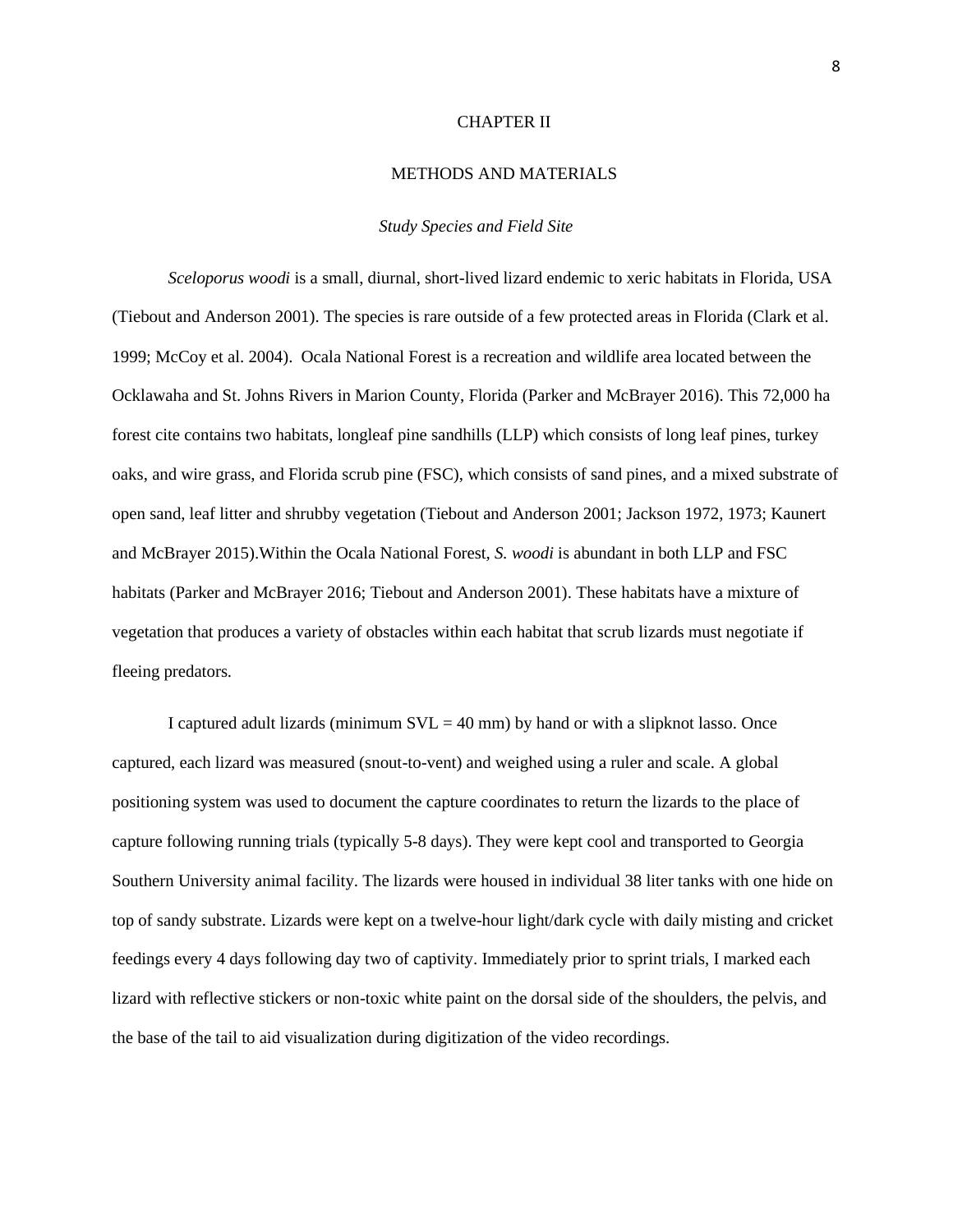#### *Sprint and intermittent locomotion data collection*

Data were collected by encouraging each lizard to run down either a 45° or 90° angled, corkbottomed racetrack, made from particle board inside a room kept at 25°C. Each angled racetrack was 1.9 meters long with 0.4-meter-high particle board walls. The track's width started at 0.35 m then tapered to 0.15 m at the turn (0.5 m) to force the lizards to turn. Each track had green foliage at the end of the track as a hide for the lizards to run towards (Figure 1A). Lizards were run once on one track type then returned to a holding bag (25°C) for 30 minutes then run again for a total of five trials with 30 minute rest periods per lizard. The lizards were then allowed to rest over night before being run on the opposite track type. I filmed each trial from above with two high-speed cameras (Megaspeed TM) at 300 frames per second (Figure 2). Video from each camera was spliced together using Video Editor then uploaded into MATLAB and digitized using DLTdv8.

To measure the change in speed due to the turn, the lizard's running speed was calculated before the turn (at 0.9m from the start) and after the turn (at 1.1 m). I measured the mean linear speed for all trials at 0.9 m, the mean linear speed for all trials at 1.1 m, and the mean speed from 0.9 m to 1.1 m to quantify changes in speed. I recorded the number of pauses that occurred in the following sections of the racetrack: 1) from the beginning of the track  $(0 \text{ m})$  to the beginning of the turn (i.e.  $0 \text{ m} - 0.9 \text{ m}$ ), 2) from the beginning of the turn  $(0.9 \text{ m})$  and the end of the turn  $(1.1 \text{ m})$ , and 3) the end of the turn  $(1.1 \text{ m})$  to 1.4 m. The pauses were recorded up to 1.4 m because to most of the lizards began to substantially slow or stop between 1.4 m and 1.9 m at the end of the track. I used the fastest trials with the least number of pauses to analyze data related to intermittent locomotion. By doing this, I could measure the affect that intermittent locomotion has on speed in the most effective way since simply counting the number of pauses in total would not produce usable data on the lizard's overall speed but would still take into count the pause. Each variable is described in Figure 1B. The lizards were kept unfed in the animal facility to rest for 24 hours before sprint trials and fed following trials. All procedures followed the GA scientific collection permit number 1000545737 and IACUC permit numbers I18020 and I21010.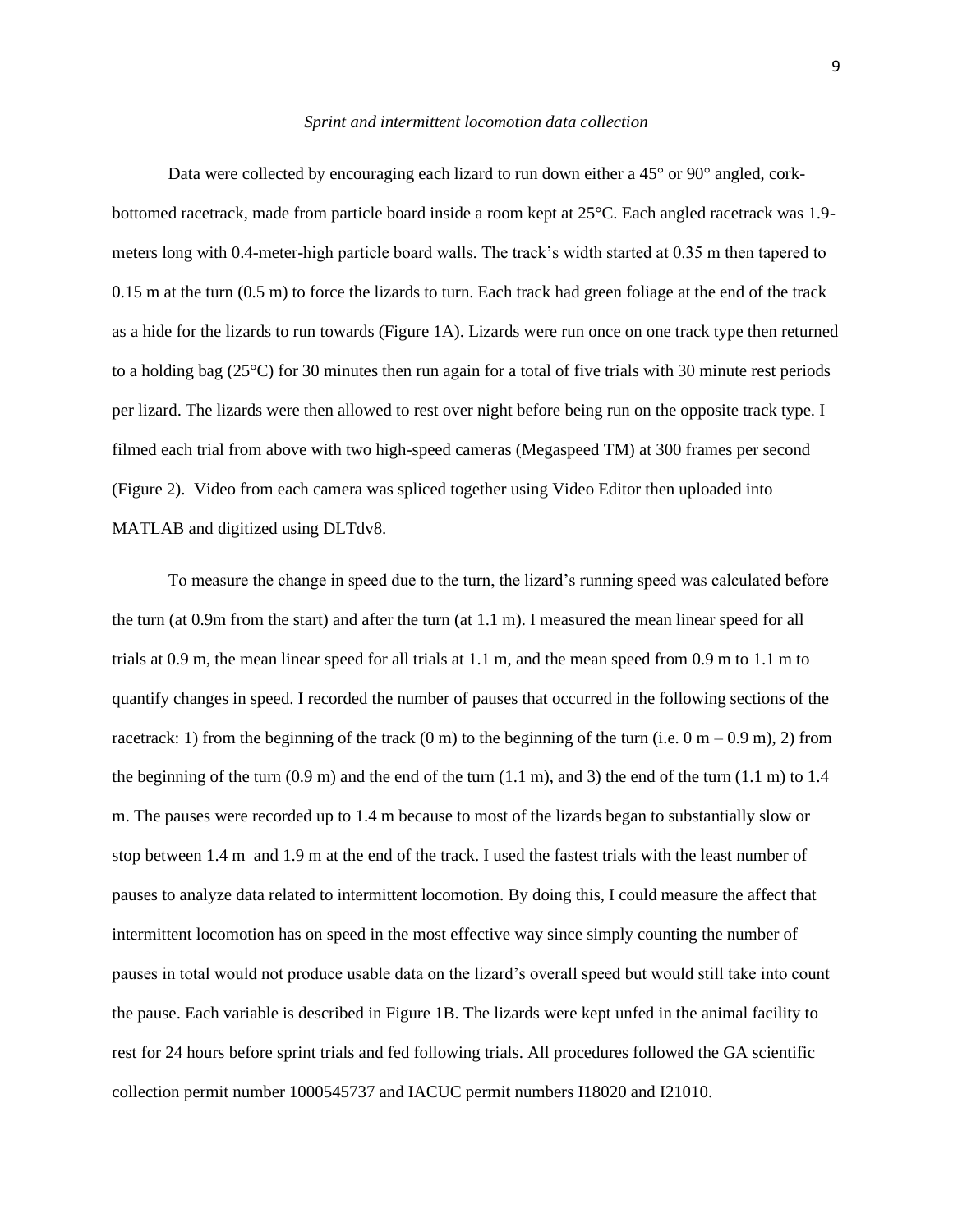#### *Statistical Analysis*

Few lizards ran continuously during trials. Thus, the data was pared down to 42 trials, from 42 different lizards, in which the lizards paused a maximum of one time. Paired, or repeated measures analyses were not possible due to low sample sizes. Thus, no individual is represented twice in any statistical test, and sample sizes vary across tests. I used chi square analysis to compare the number of trials with no pauses and trials which did contain a pause before, in, and after the turn. The effect of pauses on linear speed and speed of the turn were compared using one-way ANOVAs and t-tests. A Tukey HSD was used to confirm the effect of pauses on the speed of the turn. All the data were tested for normality and distributions met either the Shapiro-Wilkes or Anderson-Darling criteria for normality.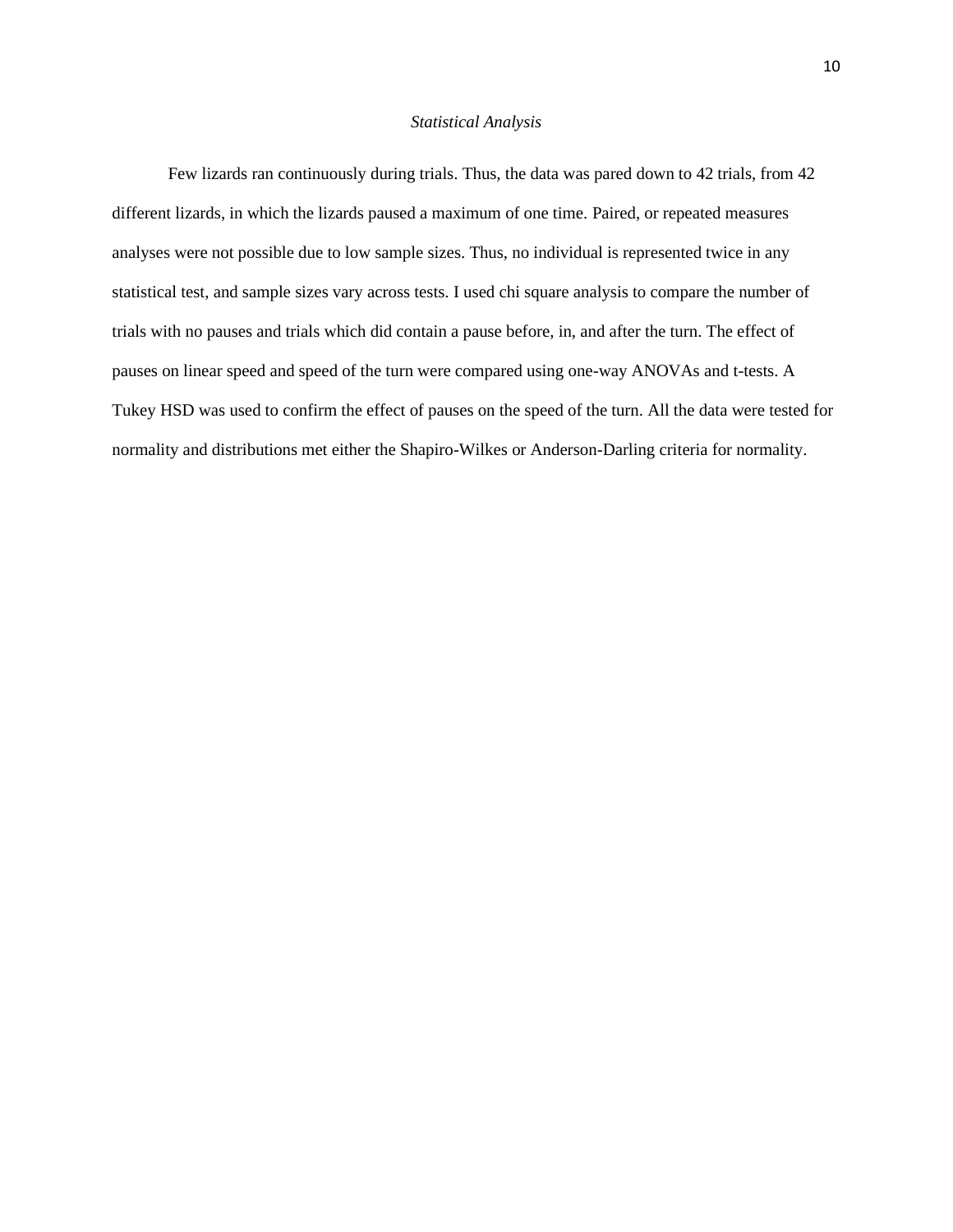#### CHAPTER III

#### RESULTS

#### *Number of trials and placement of pauses*

Out of these 628 trials, 602 trails, or 95.86%, contained pauses in at least one location throughout the track. Out of the 87 lizards run on the track, only 42 met the requirements for the analysis (trial contained one or fewer pauses). The presence and/or absence of pause per trial was examined (Figure 3). The angle of the turn, whether 45° or 90°, had no effect on whether the lizards paused before ( $\chi^2 = 0.94$ , *p*  $= 0.33$ , DF = 1), in ( $\chi^2 = 2.83$ ,  $p = 0.09$ , DF = 1) or after the turn ( $\chi^2 = 0.38$ ,  $p = 0.54$ , DF = 1). Sex had no effect on pauses on either the 45° ( $\chi^2 = 0.85$ , p = 0.36, DF = 1) or 90° ( $\chi^2 = 0.05$ , p = 0.83, DF = 1) turn.

#### *The effect of pauses on linear speed at 0.9 m and 1.1 m*

The average linear speed of the lizards entering the turn at 0.9 m (the start of the turn) and exiting the turn at 1.1 m (the end of the turn) did not differ between the 45° and 90° tracks at either location (0.9 m:  $F_{(1,17)} = 0.002$ ,  $p = 0.96$  and 1.1 m:  $F_{(1,17)} = 0.002$ ,  $p = 0.97$ ) (Figure 4). The number of pauses and their placement on the track also had no effect on the average linear speed of the lizards entering the turn (at 0.9 m) and exiting the turn (at 1.1 m) on the 45° track (0.9 m:  $F_{(1,35)} = 0.85$ ,  $p = 0.36$ ; 1.1 m:  $F_{(2,36)} = 1.44$ , *p* = 0.25) or the 90° track (0.9 m: *F(1,16)* = 0.32, *p* = 0.58; 1.1 m: *F(2,24)* = 0.36, *p* = 0.70).

#### *The effect of pauses on the speed of the turn*

Trials that contained a pause in the turn had the lowest speed through the turn (Table 2, Figure 5). Trails without a pause before the turn (and no pause in the turn) had a significantly faster speed of the turn than trials that contained a pause in the turn  $(F_{(2,34)} = 5.40, p = 0.01; F_{(2,27)} = 17.76, p = 0.0001)$ . Likewise, trials which contained a pause before the turn also had a significantly higher speed of turn than trials with a pause only in the turn  $(F_{(2,34)} = 5.40, p = 0.007; F_{(2,27)} = 17.76, p = 0.0001$ ). Interestingly, the speed of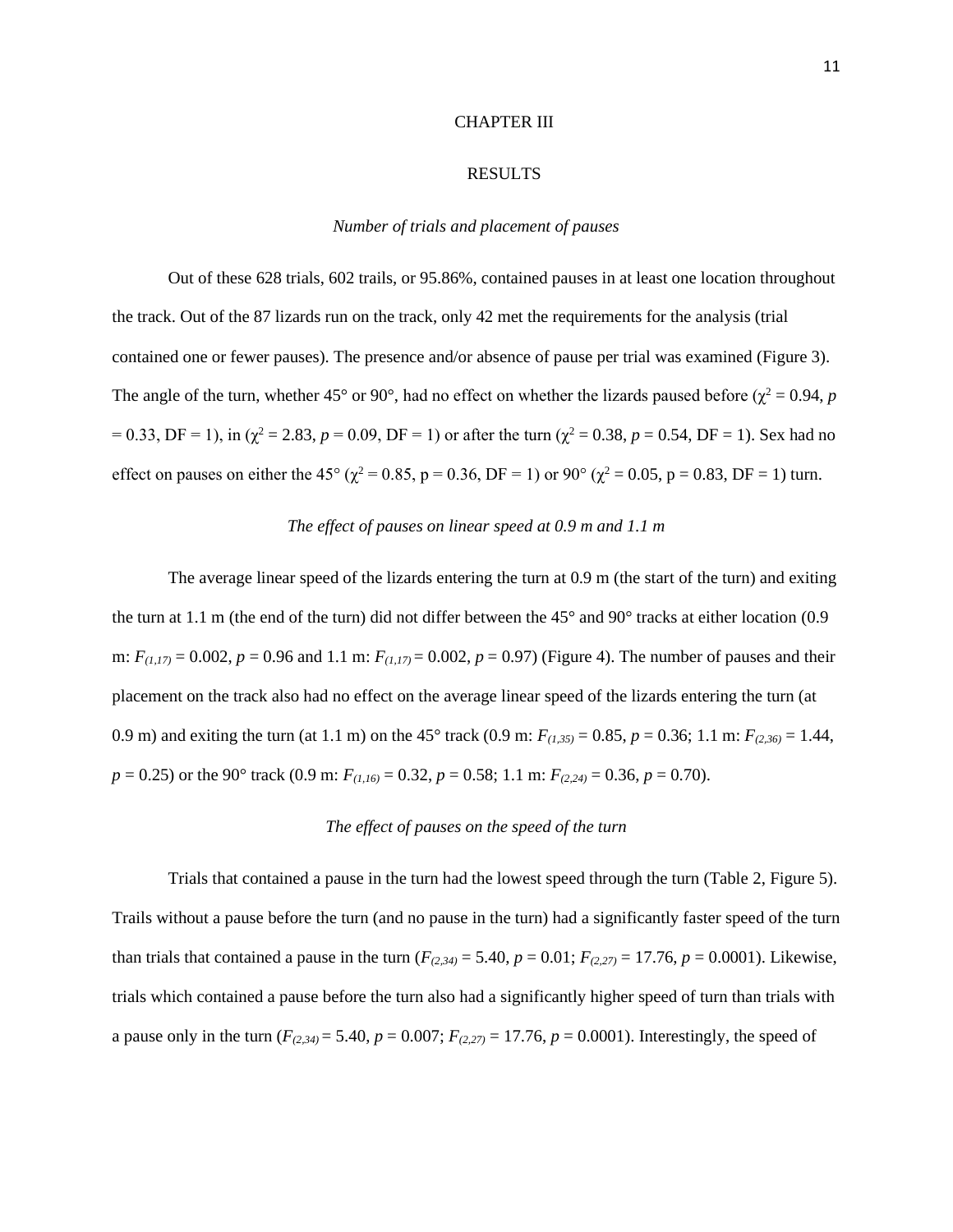the turn did not significantly differ in trials with no pauses and trials with pauses before the turn ( $F_{(2,24)}$  = 5.40,  $p = 0.98$ ;  $F_{(2,27)} = 17.76$ ,  $p = 0.99$ ).

#### *The effect of a pause before the turn (0.9) and in the turn (0.9-1.1) on the speed after the turn (1.4)*

The average linear speed at 1.4 m was significantly slower when there was a pause after the turn compared to trials with no pauses or pauses located elsewhere on the track (Figure 6). This was true for both the 45° ( $F_{(3,25)}$ = 4.81;  $p = 0.009$ ) and 90° ( $F_{(3,20)}$  = 4.41;  $p = 0.02$ ) tracks. There was no difference in linear speed entering the turn (at 0.9 m); (45°:  $F_{(1,17)} = 0.005$ ,  $p = 0.94$ ; 90°:  $F_{(1,16)} = 0.32$ ,  $p = 0.58$ ) or exiting the turn on the 90° track (at 1.1 m); (90°:  $F_{(2,18)} = 0.11$ ,  $p = 0.90$ ) regardless of pause placement. However, the linear speed at 1.1 m was affected when there was a pause in the turn. Intermittent locomotion does not appear to be costly (cause a significant loss in speed) on either the 45° or 90° track unless there is a pause in the turn.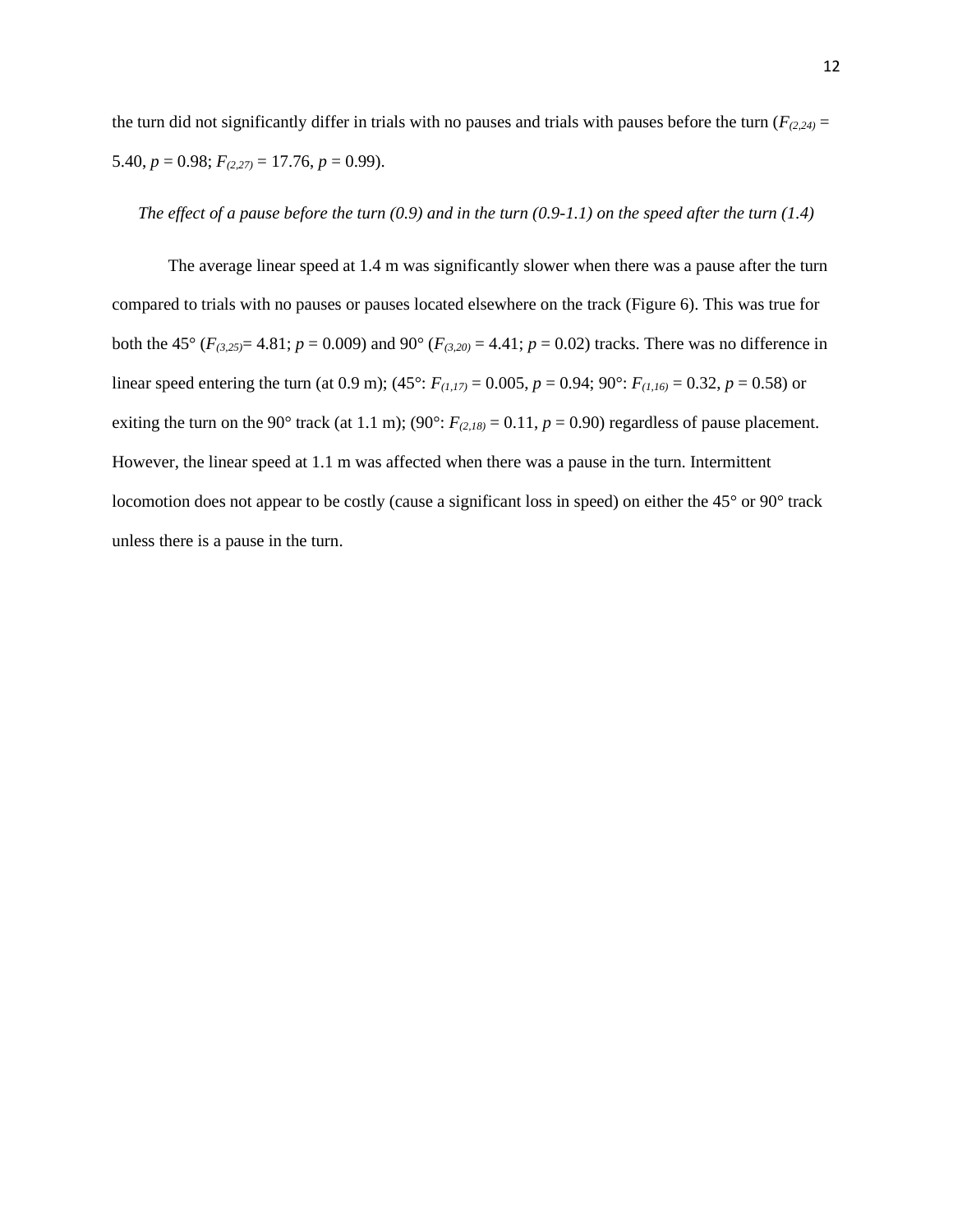

Figure 1: (A) The design of the 45° and 90° tracks. I defined the beginning of the turn as 0.1 m prior to its steepest angle (0.9m from the start). I defined the end of the turn as 0.1 m after its steepest angle (1.1m from the start). (B) The speed of the turn was measured between 0.1 m before the turn (0.9 m from the start) and 0.1 m after the turn (1.1 m from the start). The number of pauses was recorded and compared in each track segment (i.e., before =  $0 - 0.9$  m, in =  $0.9 - 1.1$  m, and after =  $1.1 - 1.4$  m).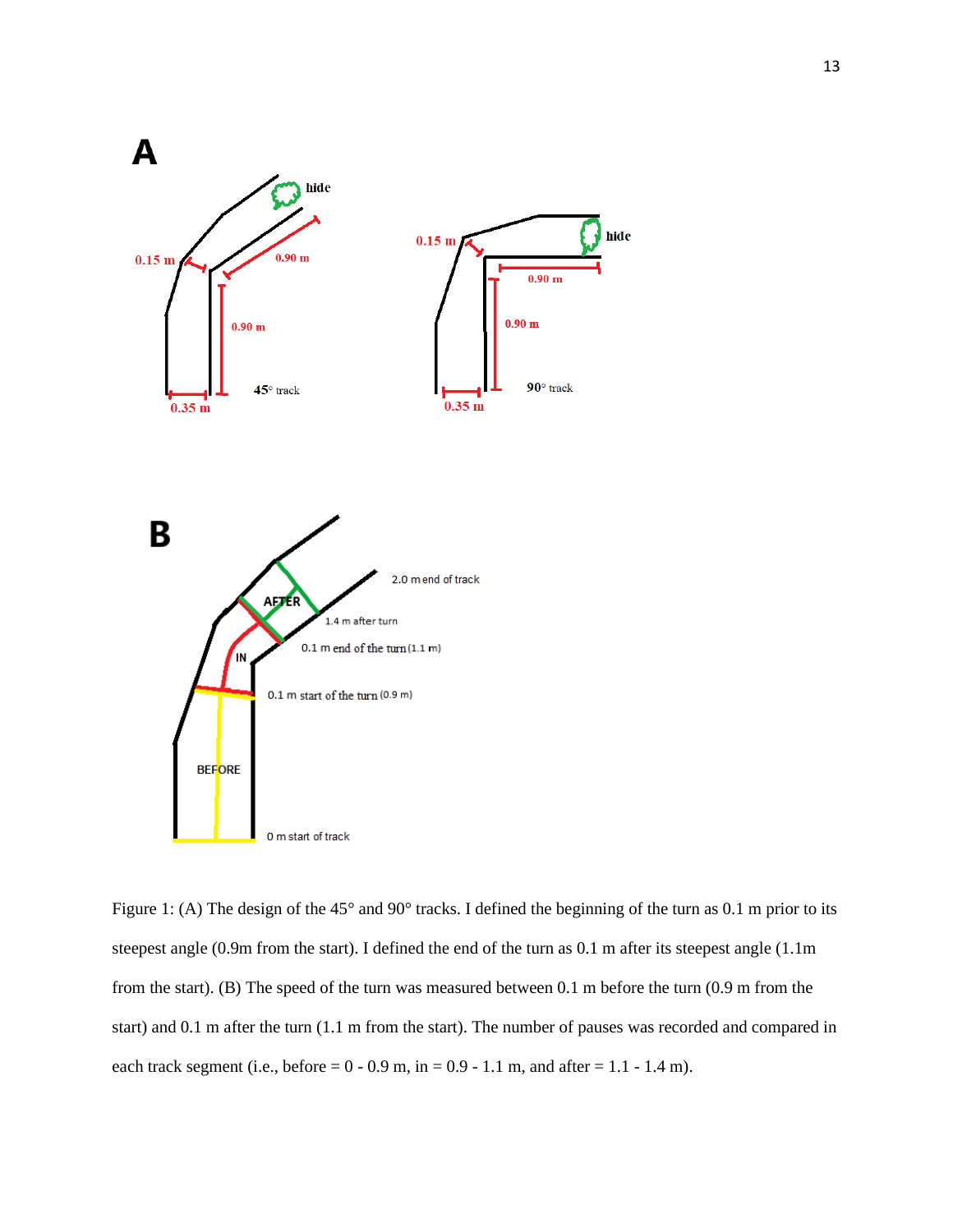

Figure 2: The track was constructed using particle board with a cork bottom to allow for better grip. In total, the track measures 2.0 in length with 0.4 m side walls and a width of 0.35 m which tapered to 0.15 m halfway down the track (0.5 m) to force the lizards to turn. The high speed cameras were positioned above the track to capture a dorsal view of the lizards during each trial.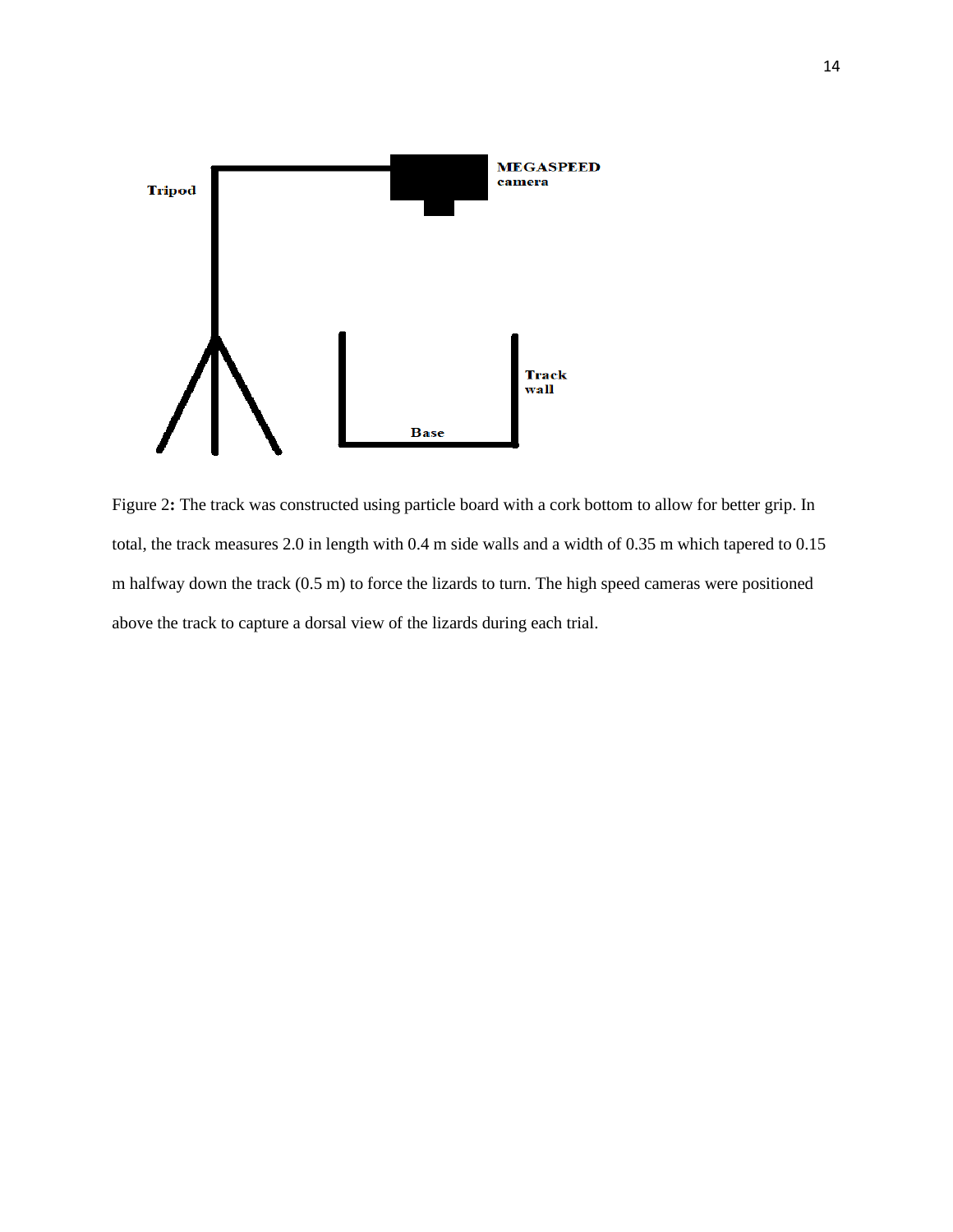

Figure 3: The presence or absence of a pause was not affected by whether the turn was 45° or 90°. (A) before the turn, (B) in the turn, and (C) after the turn. The number of lizards used in the analysis is shown in each bar.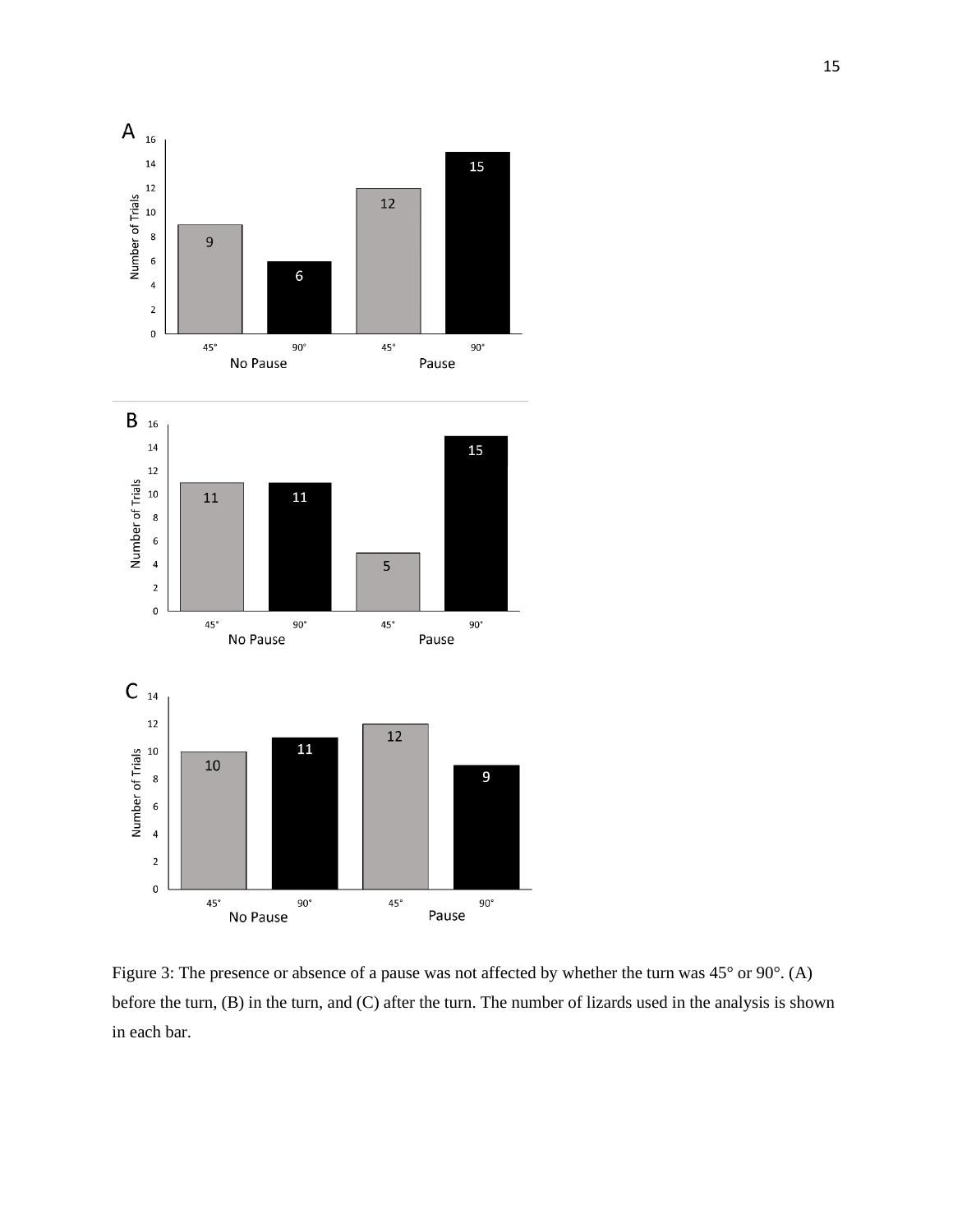

Figure 4: Mean linear velocities did not differ between the 45° and 90° tracks at 0.9 m and 1.1 m. The number trials and the placement of pauses on the track also had no effect on the mean linear speed of the lizards at (A) 0.9 m and (B) 1.1 m on the 45° turn or the 90° turn. The number of lizards used in the analysis is shown in each bar.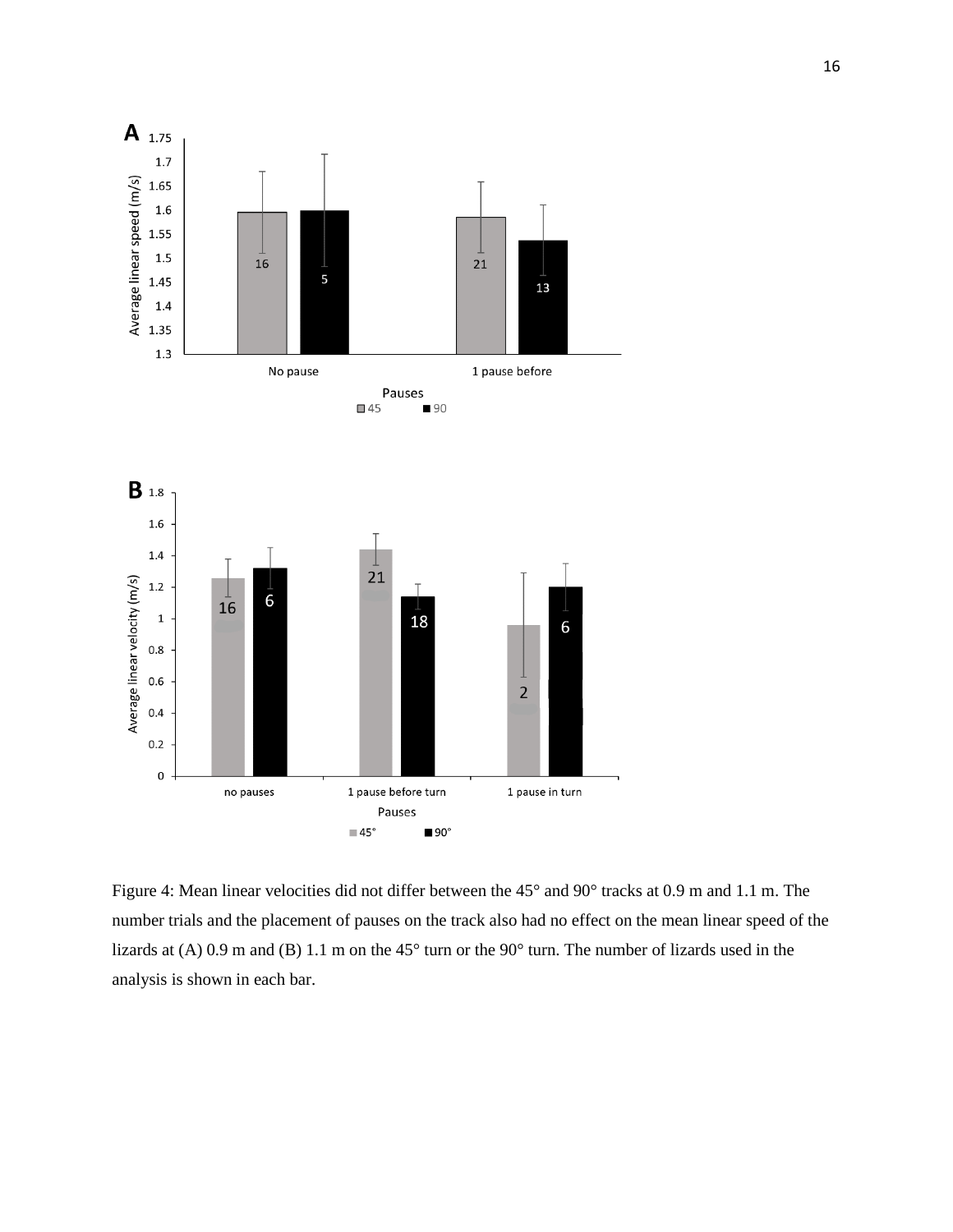

Figure 5: A) Mean speed of the turn in the 45° track (*F(2,34)* = 5.40, *p* = 0.01; *F(2,34)* = 5.40, *p* = 0.01). B) Mean speed of the turn on the 90° track (*F(2,27)* = 17.76, *p* = 0.0001; *F(2,27)* = 17.76, *p* = 0.0001. The speed of the turn of lizards with pauses in the turn also differed significantly from the speed of the turn of lizards with no pauses before the turn and of those with one pause before the turn. However, the speed of the turn did not significantly differ between lizards with no pauses before the turn and those with one pause before the turn (A:  $F(z_{,34)} = 5.40$ ,  $p = 0.01$ ; B:  $F(z_{,27)} = 17.76$ ,  $p = 0.0001$ ). The number of lizards used in the analysis is shown in each bar.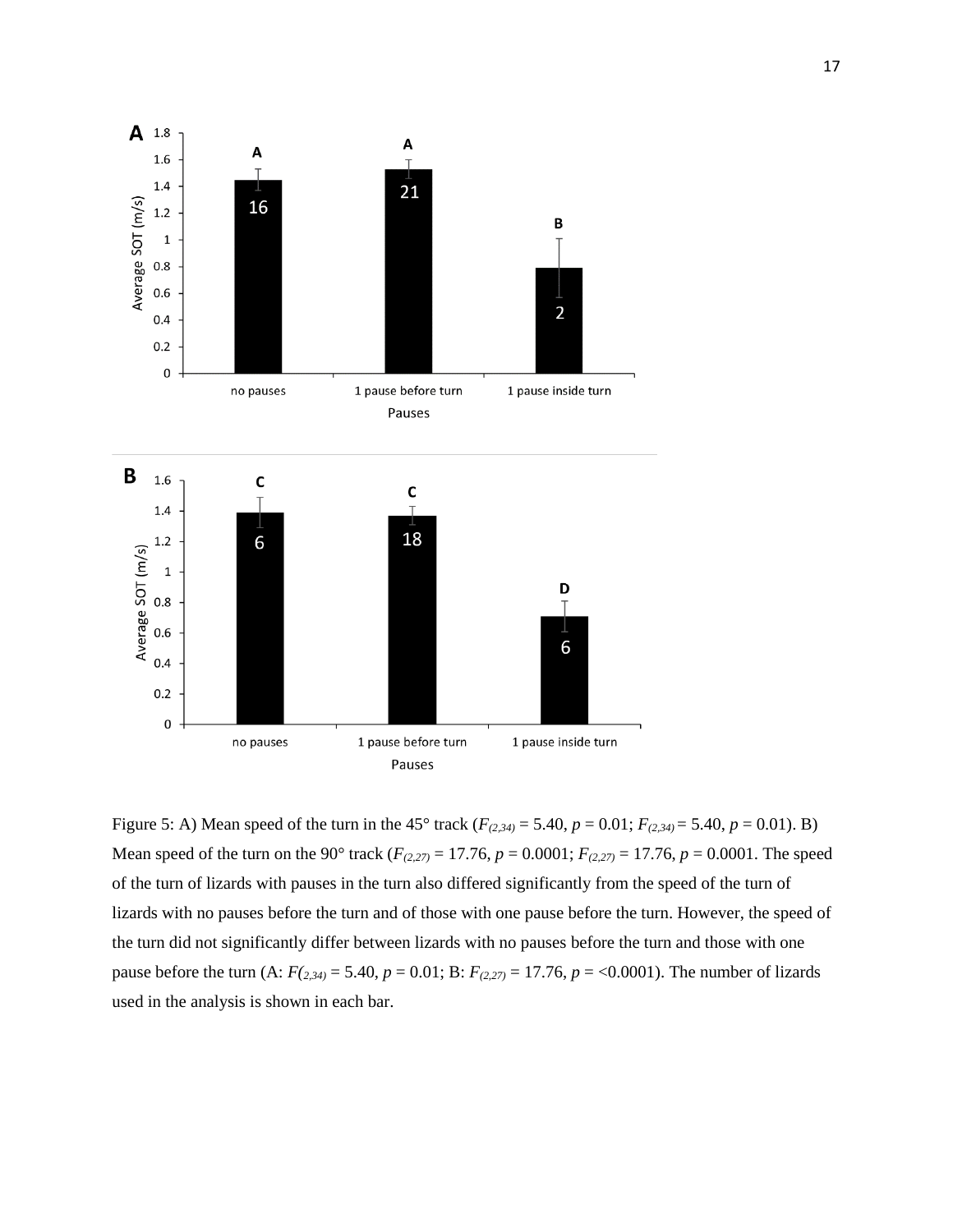

Figure 6: The mean linear speed at 0.9 m and 1.4 m (45°:  $F_{(3,25)} = 4.81$ ;  $p = 0.01$ ; 90°:  $F_{(3,20)} = 4.41$ ;  $p =$ 0.02) in trials with no pauses, trials with a pause before the turn, trials with a pause in the turn, and trials with a pause after the turn when pause after the turn data is included. There is no significant difference between the average linear velocities at 0.9 m on either the 45° or 90° track, however, the linear speed at 1.1 m on the 45° track was slower when there was a pause in the turn. There was also significant difference in the velocities at 1.4 m on both tracks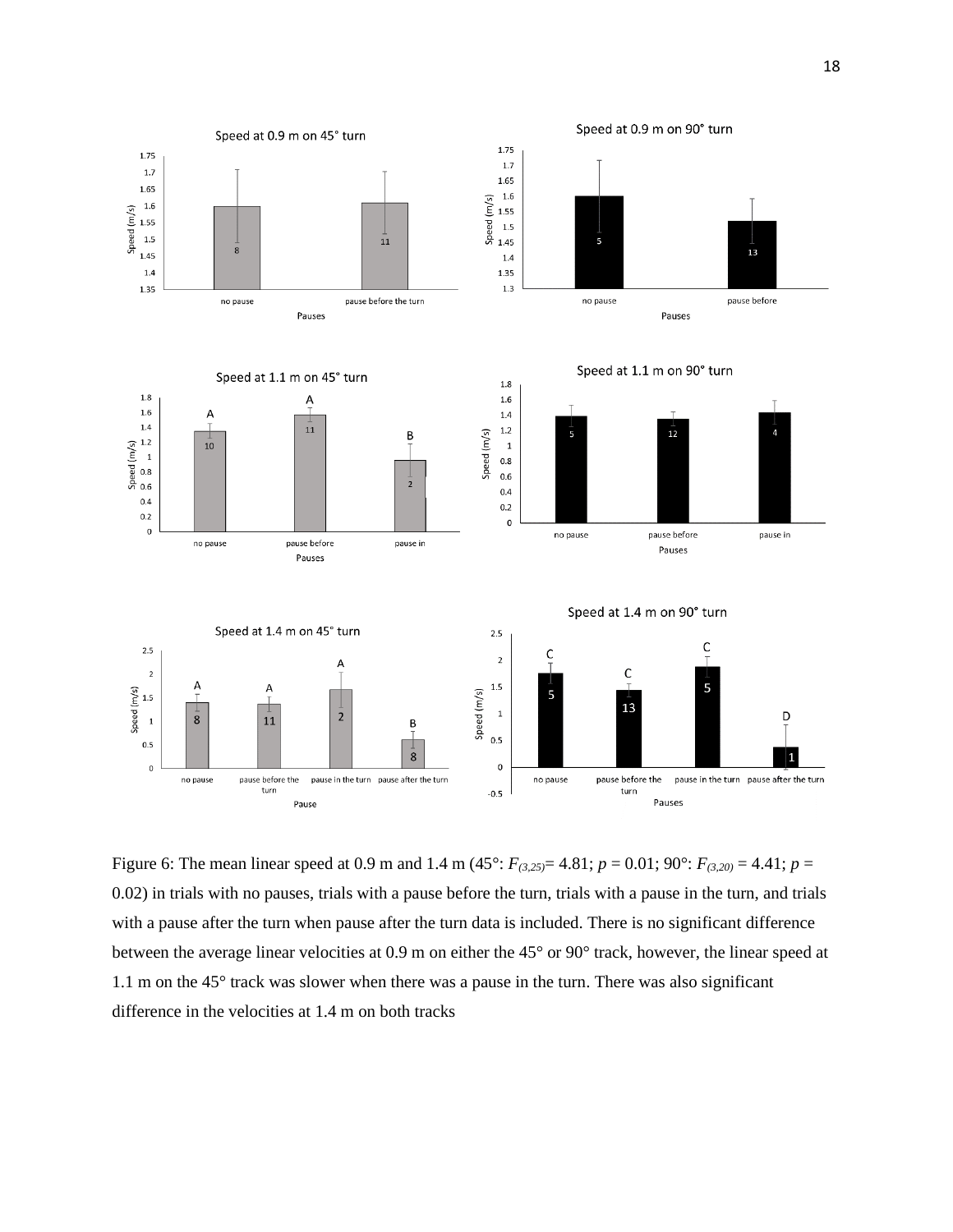#### CHAPTER IV: DISCUSSION

The goal of this study is to quantify the use of intermittent locomotion when navigating a turn of either 45° or 90°. I predicted that a turn would influence the number of trials with pauses as well as the speed at which lizards negotiated the turn. In 95.86% of 687 trials, *S. woodi* used intermittent locomotion. The location on the track where the lizards paused was not influenced by the turn angle  $(45^{\circ} \text{ or } 90^{\circ})$ ; Figure 3). Pauses in the turn caused the speed to decrease significantly but pauses before the turn had no effect on the speed either entering the turn  $(0.9m)$  or exiting the turn  $(1.1m;$  Figure 5). These results demonstrate minimum cost to pausing and infer that intermittent locomotion may provide an advantage in predator avoidance when traversing a turn. This conclusion is supported by several previous studies of predator-related intermittent locomotion in various other types of animals. Amo et al. (2005) showed that intermittent locomotion was heavily utilized by lizards to avoid different types of predators, such as snakes and birds, and examine refuge. McAdam and Kramer (1998) demonstrated how chipmunks and squirrels use intermittent locomotion when moving towards food caches. The use of intermittent locomotion was also shown to enhance vigilance in mustached tamarins (Stojan-Dolar and Heymann 2010), chipmunks (Trouilloud et al. 2004), degus (Vasquez et al. 2002), and toads (Zamora-Camacho 2020).

#### *Number of trials and Placement of Pauses*

Of the total trials (95.86%), scrub lizards used intermittent locomotion in lieu of continuous locomotion. Several reasons may explain the frequent use of intermittent locomotion when encountering a turn. Pausing either before, in, or after the turn, may give the lizard time to locate the predator (in this case the human pursuer) while also stabilizing its field of view and alleviating motion blur (Trouillound et al. 2004; Kramer and McLaughlin 2001). In addition to offsetting the effects of "motion blur", intermittent locomotion while evading a predator may also aid in finding alternate routes of escape (Stojan-Dolar and Heymann 2010; McElroy and McBrayer 2021). The placement of pauses was not affected by the turn angle (Figure 3). This finding suggests that lizards will use intermittent locomotion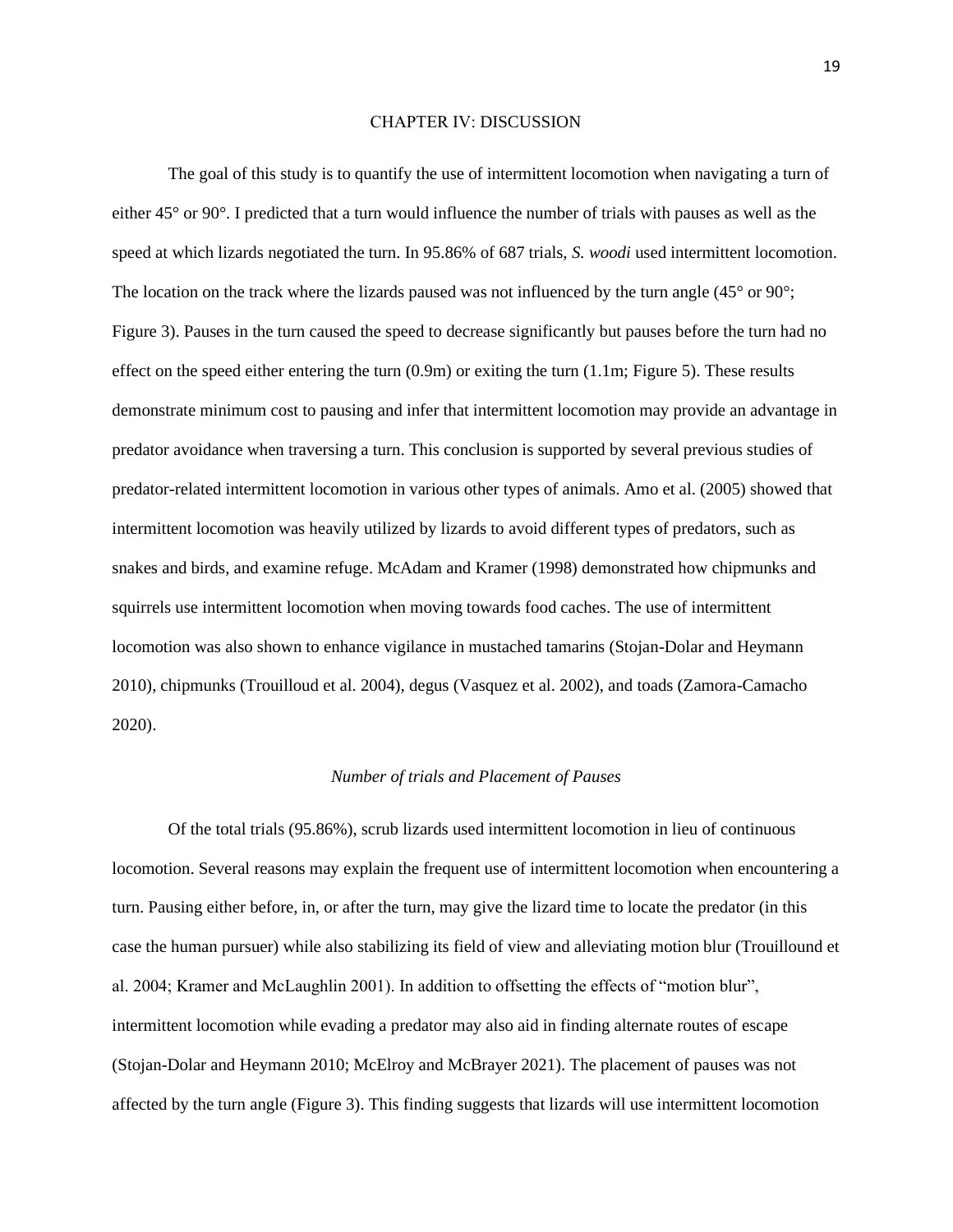when presented with a turn regardless of the tightness (or angle) of the turn. These pauses may give scrub lizards time to evaluate their environment and determine the best way to avoid obstacles and locate refuge (McElroy and McBrayer 2021; Zamora-Camacho 2020). The use of intermittent locomotion may help scrub lizards identify nearby refuges or re-conceal themselves on the substrate or by the surrounding vegetation (Druell et al. 2019; Higham et al. 2010; Vasquez et al. 2002).

During flight from a predator, turns may generate confusion about where to go and how to get there due to the inability to see past it. Pausing is shown to increase in unfamiliar settings (Kramer and McLaughlin 2001; Zani et al. 2009), so it would be reasonable for lizards to use caution when maneuvering a blind turn. Pausing in this case would also allow the lizards to determine the most reliable route and create alternate routes and/or identify closer refuge once they have completed the turn (McElroy and McBrayer 2021).

Movement can increase the likelihood of being detected by a predator, so many animals use crypsis as a defense strategy (Kramer and McLaughlin 2001). Scrub lizards rely heavily on crypsis to avoid predators (Orton et al. 2018; Orton and McBrayer 2019), so increases in intermittent locomotion while running may give the advantage of blending into the surroundings and losing the threat before being detected (Martel and Dill 1995). The brief pause that enhances crypsis may allow lizards a brief period when the threat is distracted and thus avoid being detected again.

#### *The effect of pauses on speed of the turn*

Understandably, pausing should affect the average speed during sprint locomotion, especially during a more complicated maneuver such as a turn. My study supports the hypothesis that only trials with pauses in the turn would significantly decrease the speed of the turn, while pauses before and after would have no effect. This suggest that acceleration, not maximum speed, may be more important to escaping predators in scrub lizards. Scrub lizards reach maximum sprint speeds at 0.4 m from a standstill (McElroy and McBrayer 2010). Thus, they are able to rapidly accelerate following a pause making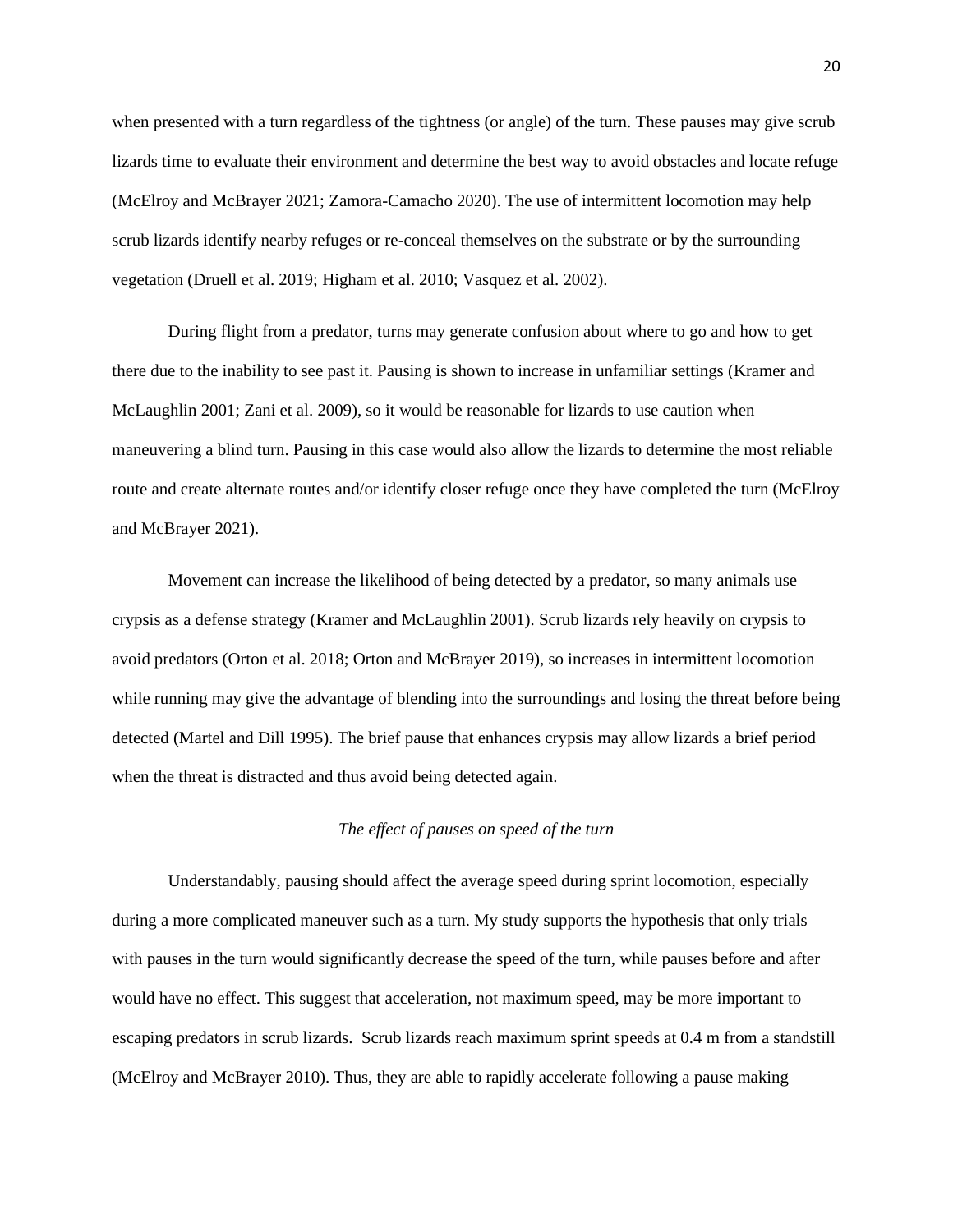acceleration, not top speed, a critical performance variable for predator escape. Since the turn portion of the track is only 0.2 m in total, it would be impossible for the lizards to reach high velocities (Huey and Hertz 1984) in such a short distance. Combined with the deceleration caused by turning, and the lizard pausing, the distance required to speed up is even smaller. Therefore, high velocities are not reached within the turn. This was true for both the 90 $^{\circ}$  and 45 $^{\circ}$  turns. Interestingly, because there was no significant difference in the linear speed before  $(0.9 \text{ m})$  or after  $(1.1 \text{ m})$  the turn, this further suggests that acceleration is more critical in escape performance than turning (or agility) and linear speed in some situations.

#### *Conclusion*

*Sceloporus woodi* utilized intermittent locomotion over continuous locomotion when navigating a 45° or 90° turn. The presence of pauses on both tracks is consistent with previous findings. We showed that intermittent locomotion may be advantageous for lizards navigating turns. The linear speed did not differ between 0.9 m and 1.1 m on either track. Yet, the linear speed at 1.4 m was significantly slower than the linear speed at 0.9 m and 1.1 m on both the 45 and 90 track. Thus, there is a cost of the turn whereby linear speed declines. Because the speed between 0.9 m and 1.1 m were not different, this indicates that acceleration is a more critical variable to escape than speed when combined with intermittent locomotion. The speed of the turn was significantly slower when there was a pause in the turn for trials with no pauses and for pauses before the turn. This result strongly suggest that scrub lizards accelerate fast enough that using intermittent locomotion may enhance predator escape.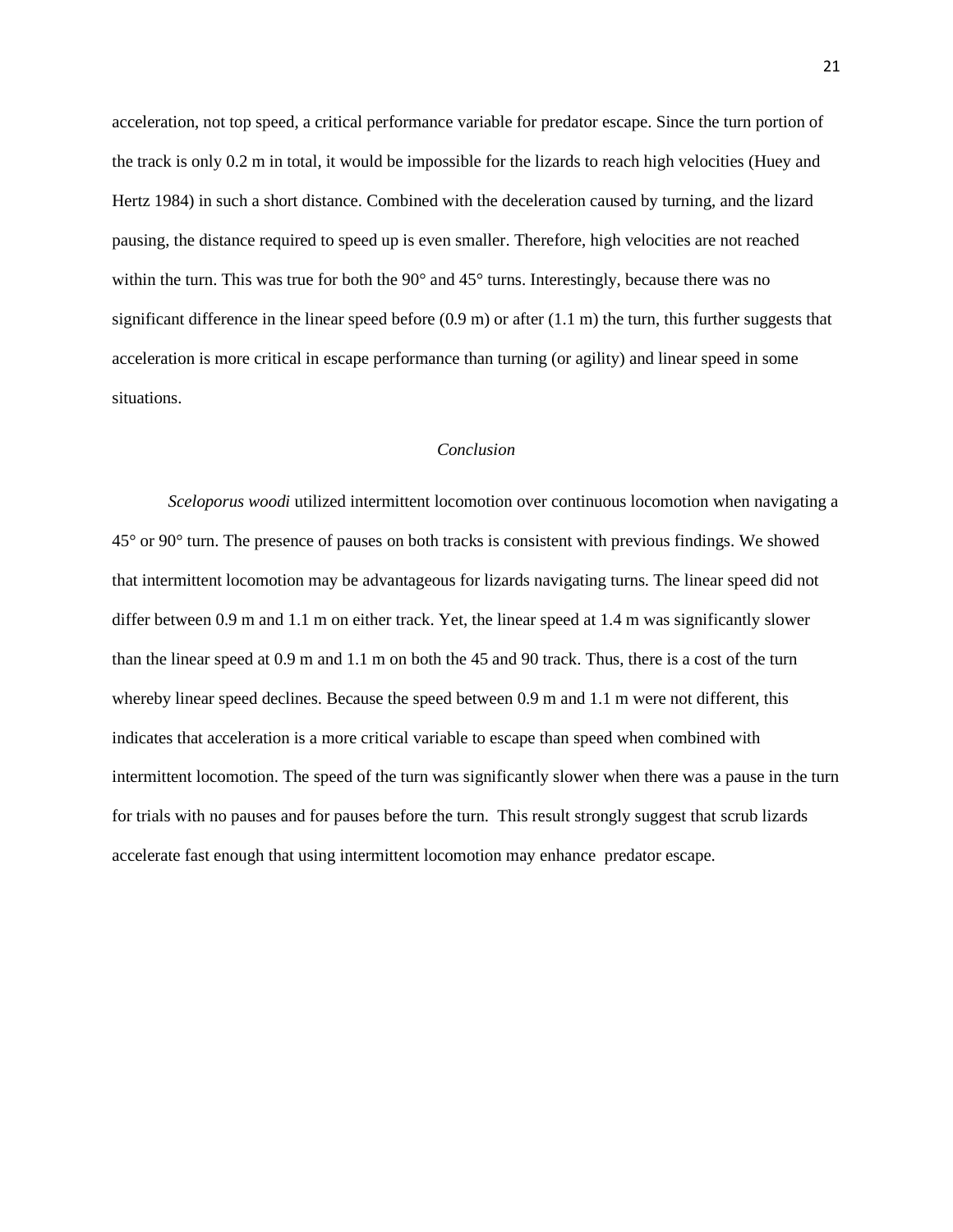#### **REFERENCES**

- 1. Amo, L., Lopez, P., and Martin, J. 2005. *Flexibility in antipredatory behavior allows wall lizards to cope with multiple types of predators*. Ann. Zool. *Fennici* 42: 109-121.
- 2. Avery, R.A. 1993. *Experimental analysis of lizard pause-travel movement: pauses increase probability of prey capture*. Amphibia-Reptilia 14: 423-427.
- 3. Baker Edwards, E. and Gleeson, T.T. 2001. *Can energetic expenditure be minimized by performing activity intermittently?* Journal of Experimental Biology 204: 599-605.
- 4. Brownsmith, C.B. 1977*. Foraging strategies of starlings in two habitats*. Condor 79(3): 386-387.
- 5. Carpenter, R.H.S. 1988. *Movements of the eyes*. (2nd rev. & enlarged ed.) Pion Limited.
- 6. Clark, A.M., Bowen, B.W., and Branch, L.C. 1999. *Effects of natural habitat fragmentation on an endemic scrub lizard (*Sceloporus woodi*): a historical perspective based on mitochondrial DNA gene genealogy.* Molecular Ecology 8, 1093-1104.
- 7. Clemente, C. and Wilson, R.S. 2016. S*peed and maneuverability jointly determine escape success: exploring the functional basis of escape performance using simulated games*. Behavioral Ecology 27, 45-54.
- 8. Desimone, R. and Duncan, J. 1995. *Neural mechanisms of selective visual attention.* Annu. Rev. Neurosci 18, 193-222.
- 9. Druell, F, Goyens, J, Vasilopoulou-Kampitsi, M, and Aerts, P. 2019. *Small vertebrates running on uneven terrain: a biomechanical study of two differently specialized lacertid lizards*. Scientific Reports 9 (16858).
- 10. Gleeson, T.T. and Hancock, T.V. 2001. *Modeling the metabolic energetics of brief and intermittent locomotion in lizards and rodents.* Amer. Zool. 41, 211-218.
- 11. Greenberg, C.H., Neary, D.G., Harris, L.D. 1994. *Effects of high-intensity wildfire and silviculture treatments in reptile communities in sand-pine scrub*. Conservation Biology 8, 1047- 1057.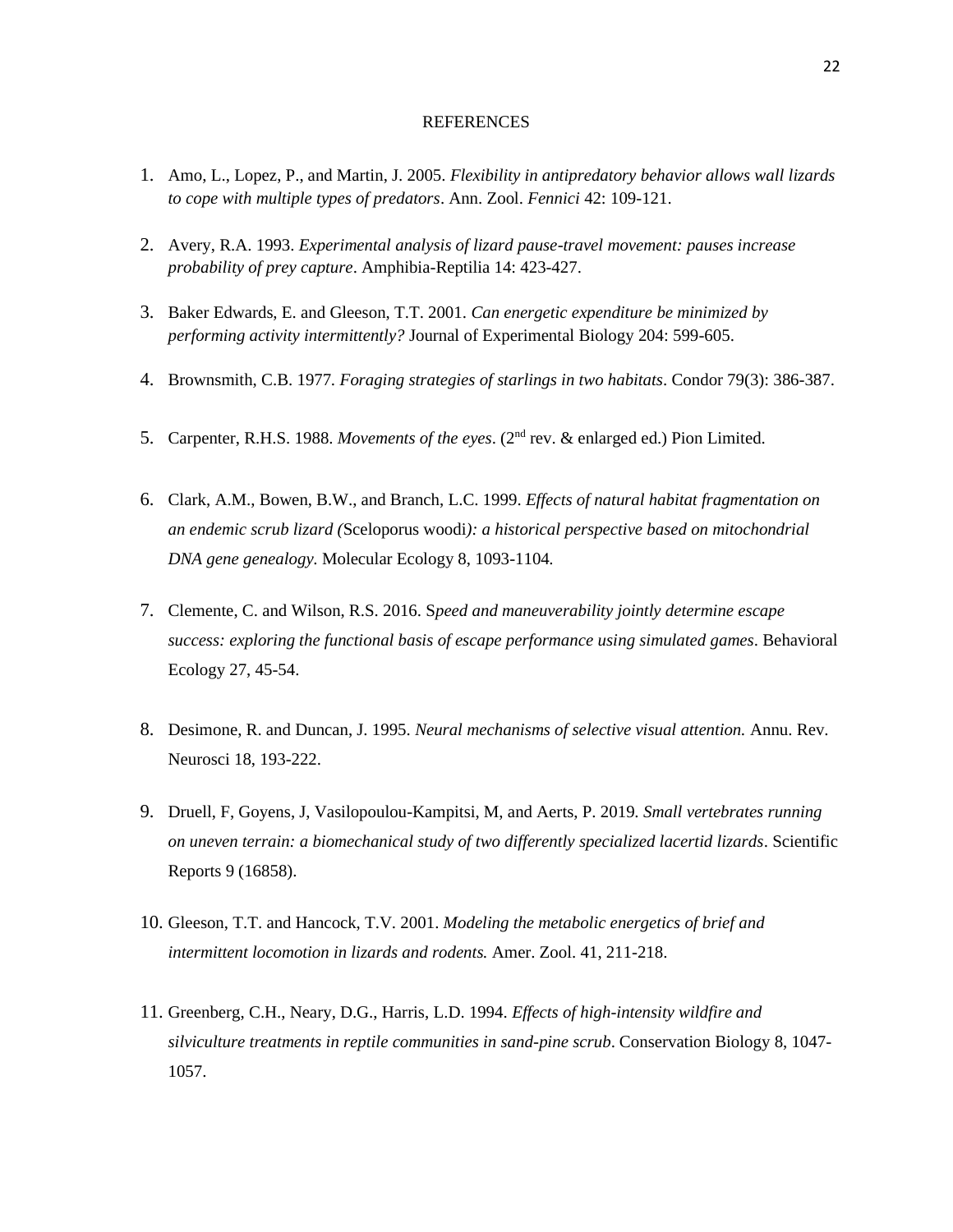- 12. Herzog, H.A. and Burghardt, G.M. 1974. *Prey movement and predatory behavior of juvenile western yellow-bellied racers,* Coluber constrictor mormon. Herpetologica 30, 285-289.
- 13. Higham, T.E., Davenport, M.S., and Jayne, B.C. 2001. *Maneuverability in arboreal habitat: the effects of turning on the locomotion of three sympatric ectomorphs of* Anolis *lizards*. Journal of Experimental Biology 204, 4141-4155.
- 14. Higham, T.E., Korchari, P., and McBrayer, L.D. 2010. *How to climb a tree: lizards accelerate faster, but pause more, when escaping on vertical surfaces.* Biological Journal of the Linnean Society 2011. 102: 83-90.
- 15. Huey, R.B. and Hertz, P.E. 1984. *Effects of body size and slope on acceleration of a lizard (*Stellio stellio*).* Journal of Experimental Biology 110, 113-123.
- 16. Jackson, J.F. 1972. *The population phenetics and behavioral ecology of the Florida scrub lizard (*Sceloporus woodi*).* Ph. D Thesis. University of Florida.
- 17. Jackson, J.F. 1973. *Distribution and population phenetics of the Florida scrub lizards, Sceloporus woodi. Copeia*, *1973*(4), 746–761.
- 18. Kaunert, M.D. and McBrayer, L.D. 2015. *Population density of the Florida scrub lizard in managed Florida scrub and long leaf pine sandhill habitats*. Herpetological Conservation and Biology 10(3), 883-893.
- 19. Kemp, P.S., Tsuzaki, T., and Moser, M.L .2009. *Linking behavior and performance: intermittent locomotion in a climbing fish*. Journal of Zoology 277, 171-178.
- 20. Kramer, D.L. and Bonenfant, M. 1997. *Direction of predator approach and the decision to flee to a refuge*. Anim. Behav. 54, 289-295.
- 21. Kramer, D.L. and McLaughlin, R.L. 2001. *The Behavioral Ecology of Intermittent Locomotion*. American Zoology 41, 137-153.
- 22. Land, M.F. 1999. *Motion and vision: why animals move their eyes*. J Comp Physiol A. 185, 341- 352.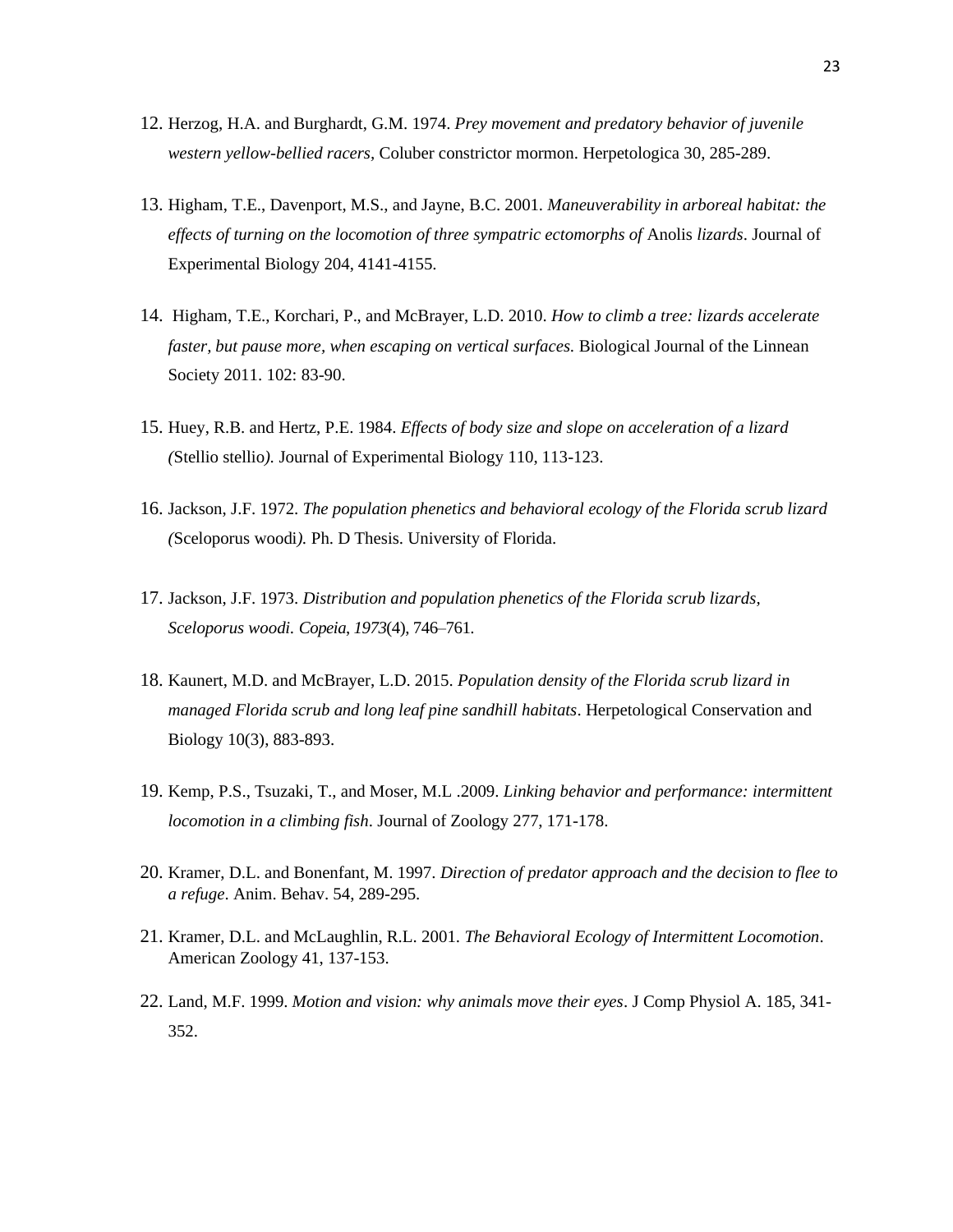- 23. Martel,G. and Dill, L.M. 1995. *Influence of Movement by Coho Salmon (*Oncorbynchus kisutch*) Parr on Their Detection by Common Mergansers (*Mergus merganser*).* Ethology 99, 139-149.
- 24. McAdam, A.G. and Kramer, D. L. 1998. *Vigilance as a benefit of intermittent locomotion in small mammals*. Animal Behavior 55, 109-117
- 25. McCoy, E.D., Hartmann, P.P., Mushinsky, H.R. 2004. *Population biology of the rare Florida scrub lizard in fragmented habitat.* Herpetologica 60(1), 54-61.
- 26. McElroy, E.J. and McBrayer, L.D. 2010. *Getting up to speed: acceleration strategies in the Florida scrub lizard Sceloporus woodi*. Physiological and Biochemical Zoology 83(4), 643-653.
- 27. McElroy, E.J. and McBrayer, L.D. 2021. *Escape behavior varies with distance from safe refuge*. Biological Journal of the Linnean Society 134, 929-939.
- 28. Nasir, A.F.A.A., Clemente, C., Wynn, M.L., Wilson, R.S. 2017. *Optimal running speeds when there is a trade-off between speed and the probability of mistakes*. Functional Ecology 31, 1941- 1949.
- 29. Orton, R.W., McBrayer, L.D. 2019. *Resolving tradeoffs among crypsis, escape behavior, and microhabitat use in a sexually dichromatic species.* Oecologia 189, 91-104.
- 30. Orton, R.W., McElroy, E.J., McBrayer, L.D. 2018. *Predation and cryptic coloration in a managed landscape*. Evolutionary Ecology 32, 141-157.
- 31. Parker, S. and McBrayer, L.D. 2016. *The effects of multiple obstacles on the locomotor behavior of a terrestrial lizard.* Journal of Experimental Biology 219, 1004-1013.
- 32. Probst, T., Brandt, T., Degner, D. 1986. *Object-motion detection affected by concurrent selfmotion perception: Psychophysics of a new phenomenon.* Behavioral Brain Research 22(1), 1-11.
- 33. Schall, J.J. and Pianka, E.R. 1980. *Evolution of escape behavior diversity.* The American Naturalist 115, 551-566.
- 34. Stojan-Dolar, M. and Heymann, E.W. 2010. *Functions of intermittent locomotion in mustached tamerins (*Saguinus mystax*).* Int. J Primatol 31, 677-692.